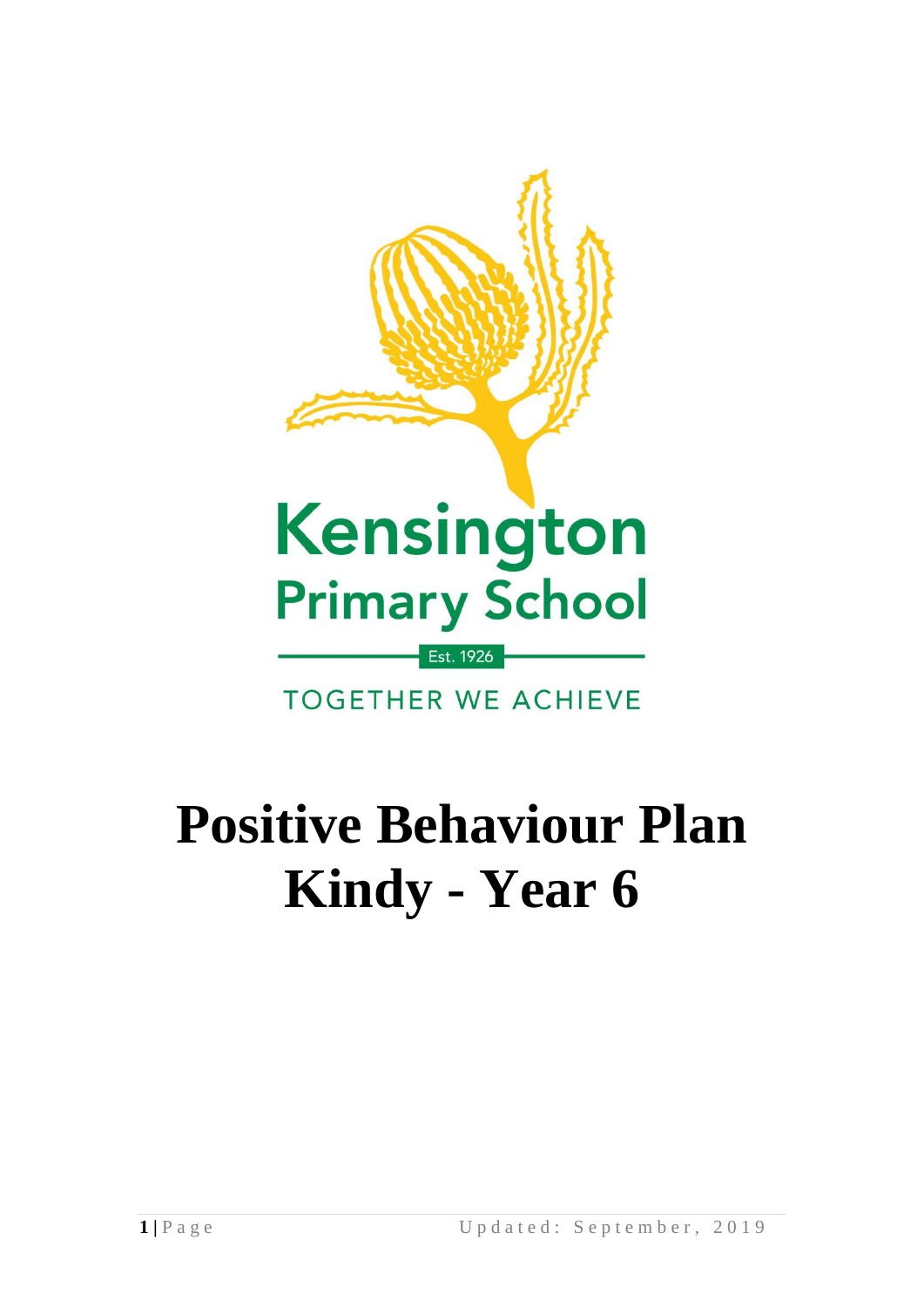

# **Contents**

- Page 3: Kensington PS Positive Behaviour Plan
- Page 4: PBP K-Yr6
- Page 5: Rights and Responsibilities –Students, Parents, Staff
- Page 10: Processes and Strategies
- Page 12: Major Behaviours
- Page 13: Good standing
- Page 14: Buddy Classes and Early Childhood Notes
- Page 15: Possible Positive Incentives
- Page 16: Steps for Teachers and Staff to follow
- Page 17: Inappropriate Behaviour Slip
- Page 18: Example Letter to Parents regarding difficulties
- Page 19: Example Letter to Parents requesting an interview
- Page 20: Reflection Sheet
- Page 21: Bullying Policy
- Page 22: No Blame Approach
- Page 24: Mobile Devices Policy
- Page 25: Computer Use and Internet Policy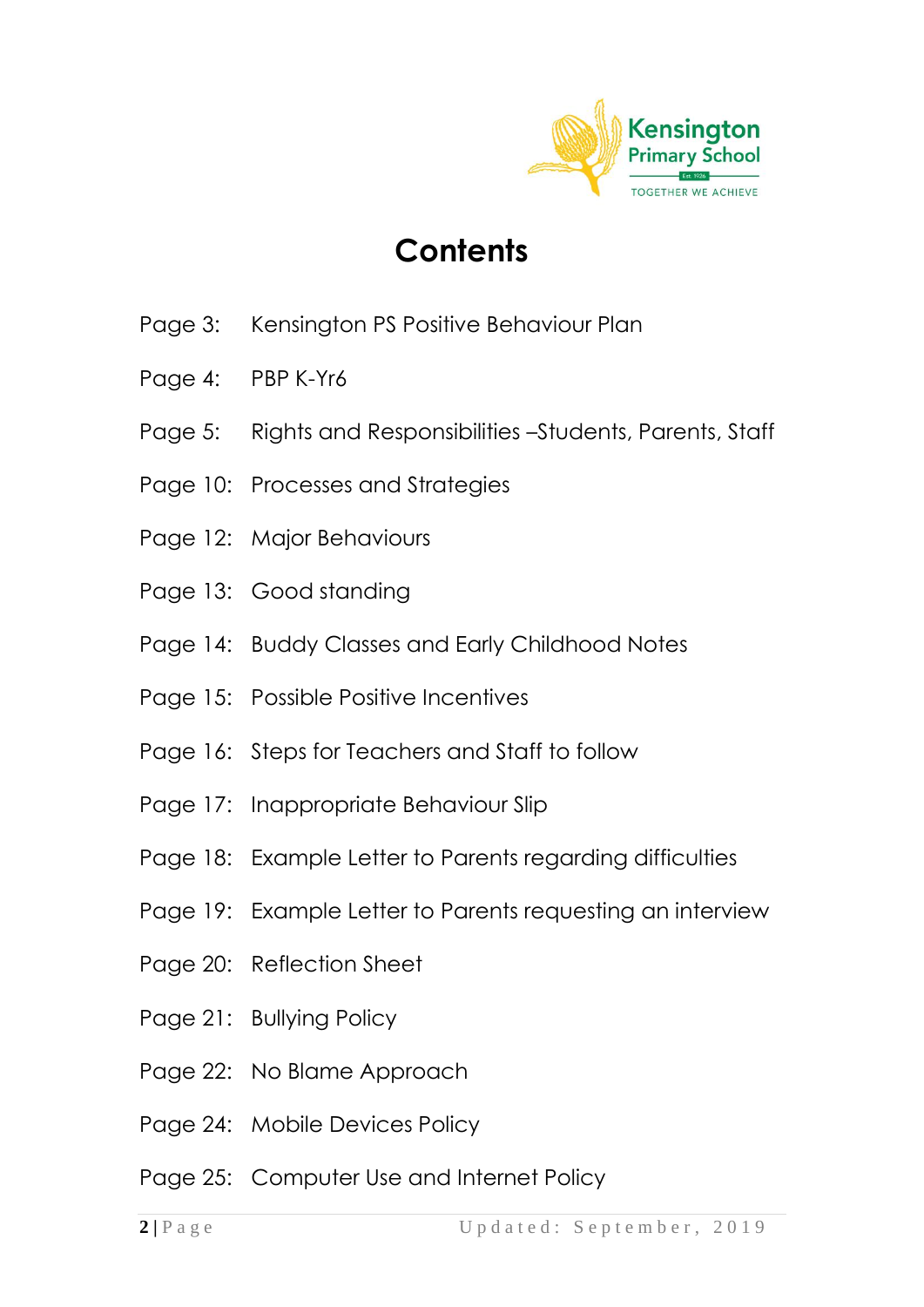

### **Kensington Primary School Positive Behaviour Plan**

Kensington Primary School is committed to all children having opportunities to develop their physical, social, emotional and cognitive skills.

Kensington Primary School fosters a mutually caring and supportive environment for children, parents and staff. The principal will ensure the implementation of a whole school behaviour plan to support student behaviour in ways that:

- make the best interests of the child a primary consideration
- consider the safety and wellbeing of all school staff and all other members of the school community
- maintain a positive school approach and the good order of the school
- incorporate personalised adjustments based on student need
- maintain cohesive behaviour support for students across contexts and teachers
- build consistency in behaviour support in and out of school, through liaison with parent(s) and community
- are culturally, developmentally and psychologically appropriate
- support the growth of self-regulation and peer-support and reduce the need for adult intervention
- use the less restrictive alternative that will prevent or de-escalate the situation
- take into account the agreed behaviour interventions or therapies provided by external practitioners or agencies
- respond to the assessment of school behaviour data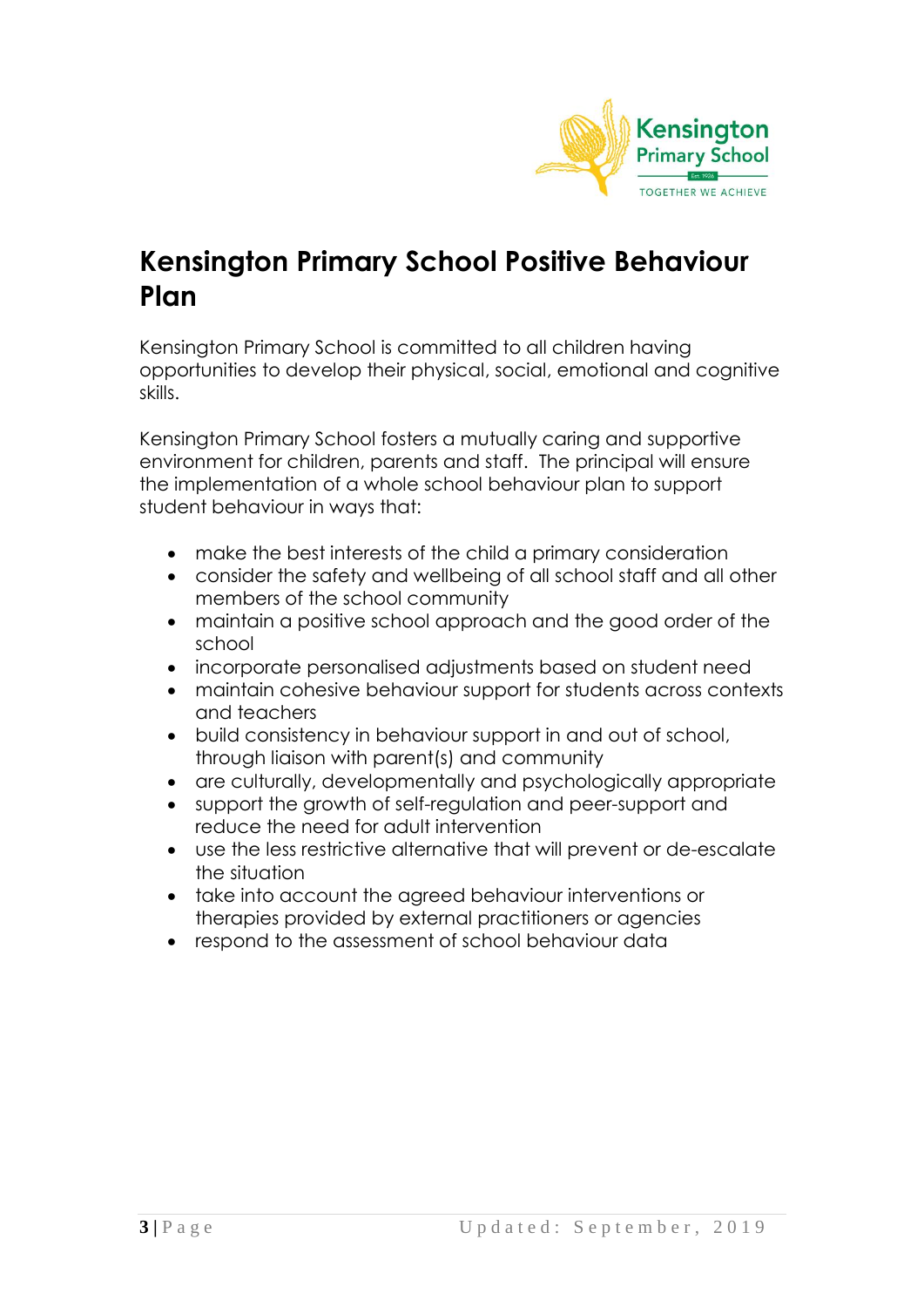

# **Positive Behaviour Plan Kindergarten-Year 6**

The Kensington PS Positive Behaviour Plan (PBP) is a whole school plan that seeks to support positive student behaviour by staff understanding, supporting and consistently implementing the following:

- a whole school code of conduct stating the behaviours that students are required to learn and maintain at the school
- the roles and responsibilities in implementing the whole school behaviour plan
- teaching and classroom management strategies that support positive student behaviour
- the management of the school environment to promote positive student behaviour
- the school's strategy for communicating with parents on students behaviour
- the school's strategy on the application of disciplinary measures
- the school's approach to working with external agencies where required
- the rules regarding personal use of mobile phones and other electronic devices, internet and social media use and the prescribed responses to breaches of these rules
- the strategy for record keeping and use of data in assessing the effectiveness of whole school behaviour support
- measures to address:
- o all forms of bullying
- o aggression
- o drug and alcohol misuse by students
- o the presence of weapons on school sites
- o risks of suicidal behaviour and/or non-suicidal self-injury, including risks associated with cumulative harm from child maltreatment

**The principal will ensure that staff clearly understand their roles and responsibilities in implementing the whole school positive behaviour plan.**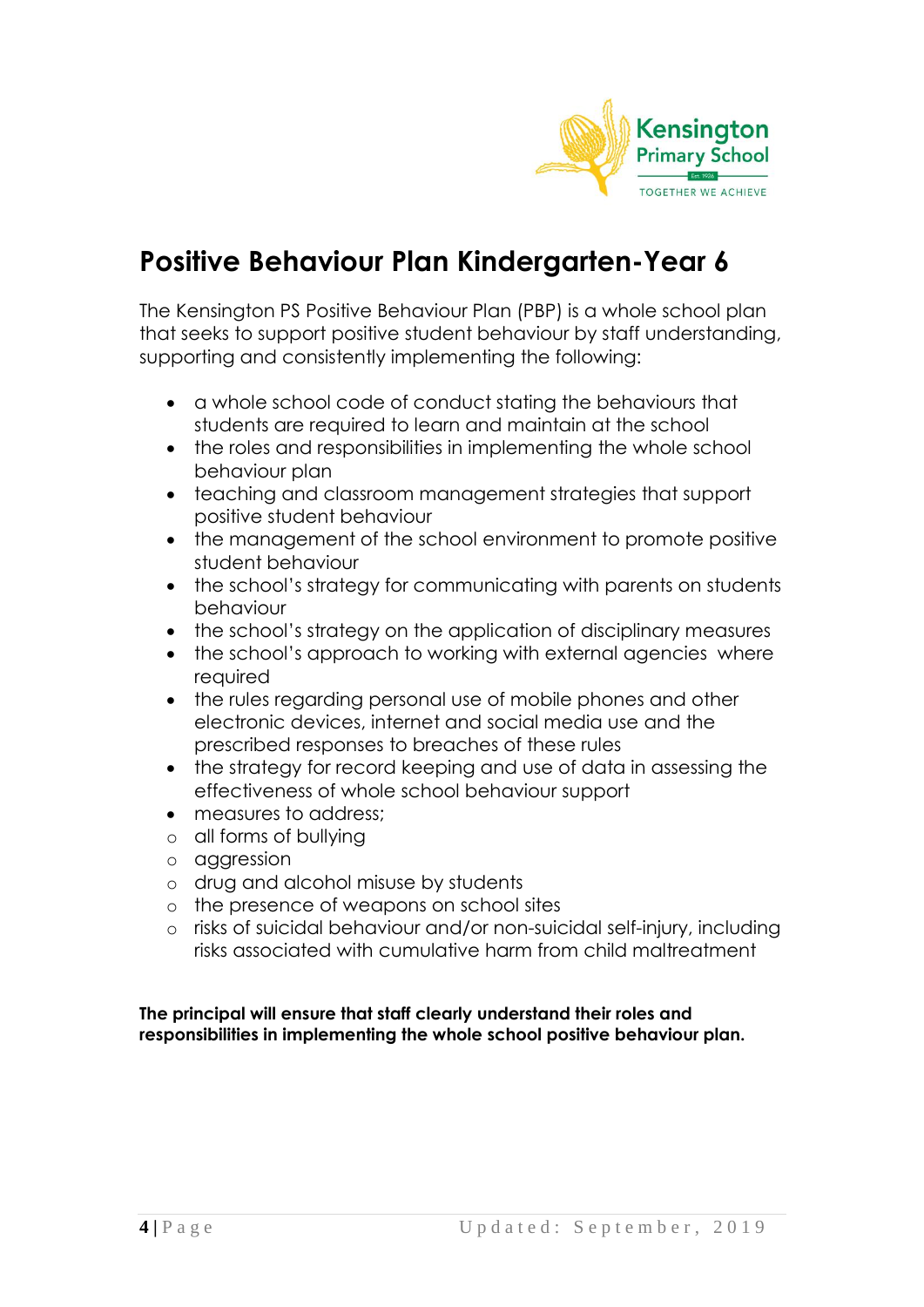

# **Student Code of Conduct**

- 1. Follow the rules.
- 2. Show respect.
- 3. Do your best.

*Together we achieve.*

# **Student Rights:**

- Be provided with a purposeful and supportive learning environment
- Work and play in a safe, secure, friendly and clean environment
- Shown respect, courtesy, appreciation and honesty
- Provided clear guidelines and expectations
- Be involved in the school classroom/ curriculum
- Be empowered and have ownership of their learning
- Informed of whole school positive behaviour plan and implementation within classroom

# **Student Responsibilities:**

- Allow others to learn without disruption
- Keep your school environment neat, tidy and secure
- Act safely and help care for the wellbeing of others
- Show appreciation of others
- Be punctual, polite and prepared
- Follow guidelines and expectations set by the school
- Assume responsibility for their own learning and perform to their personal best

### **NB Students to sign an agreement at the start of each year**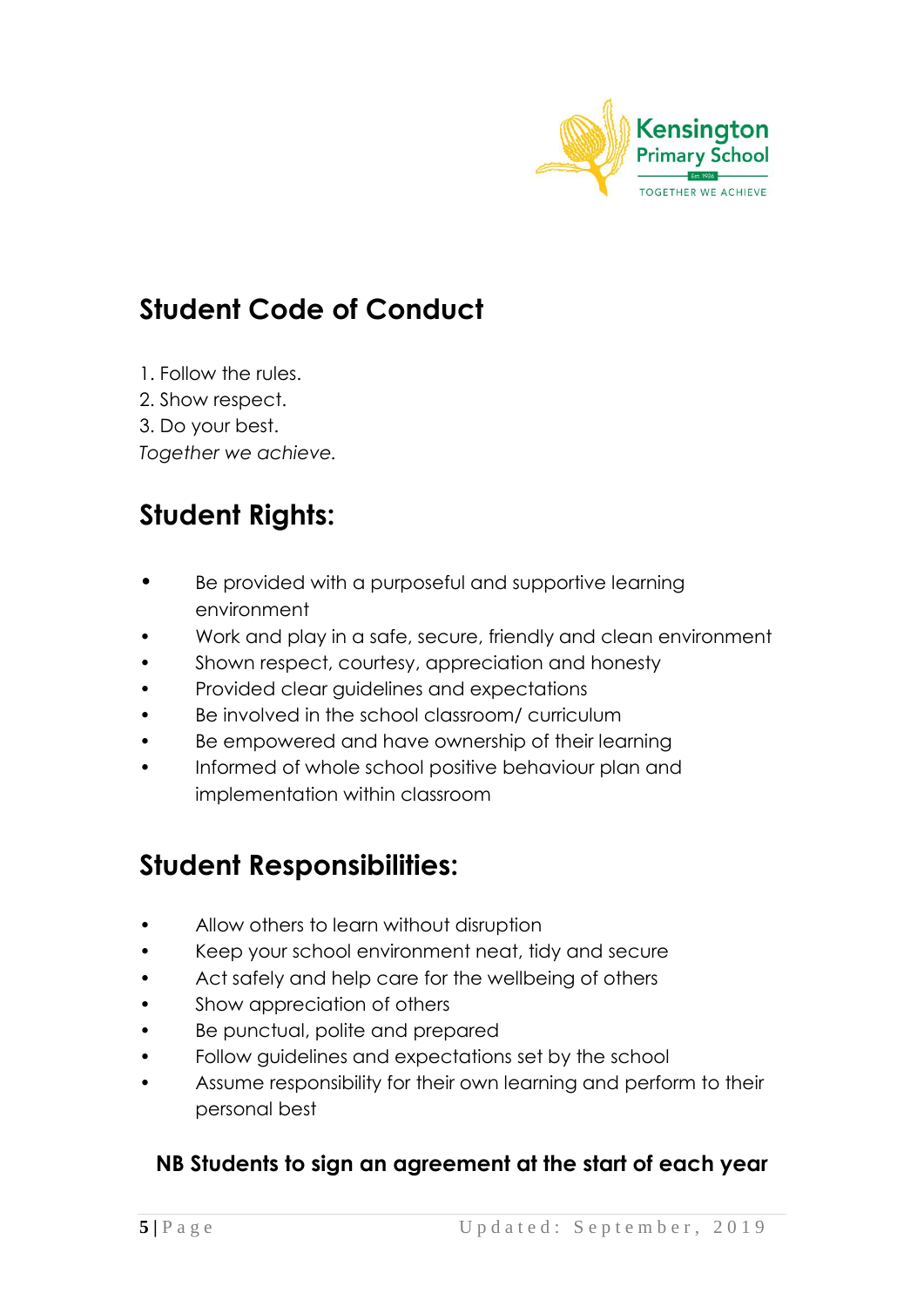

# **Staff roles and responsibilities in the implementation of the Positive Behaviour Plan**

# **Staff Rights:**

- Shown respect, courtesy, appreciation and honesty AITSL Standard 7 – Engage professionally with colleagues, parents/carers and the community
- Teach in a safe, secure and clean environment AITSL Standard 2 – Know the content and how to teach it AITSL Standard 3 – Plan for and implement supportive and safe learning environment AITSL Standard 4 – Create and maintain a supportive and safe learning environment
- Teach in a purposeful and non-disruptive environment AITSL Standard 4 – Create and maintain a supportive and safe learning environment
- Receive appreciation, cooperation and support from parents and other staff AITSL Standard 7 – Engage professionally with colleagues, parents/carers and the community

# **Staff Responsibilities:**

- Model respectful, courteous and honest behaviour AITSL Standard 4 – Create and maintain a supportive and safe learning environment
- Display and discuss class rules, rights, responsibilities and consequences regularly AITSL Standard 3 – Plan for and implement effective teaching and learning AITSL Standard 4 – Create and maintain supportive and safe learning environment
- Ensure that the school environment is kept neat, tidy and secure AITSL Standard 4 – Create and maintain supportive and safe learning environment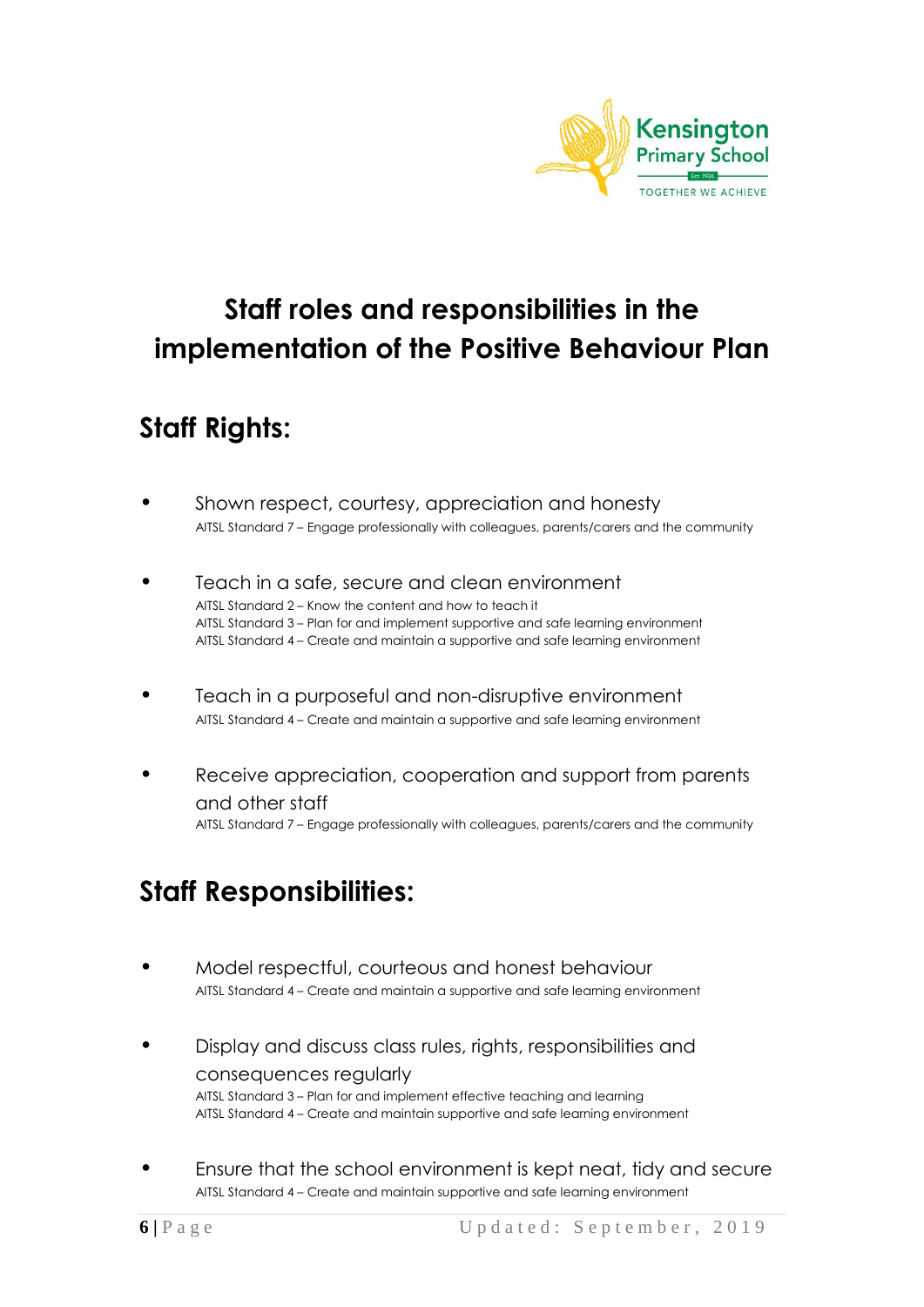- Establish positive and trusting relationships with students AITSL Standard 1 – Know students and how they learn AITSL Standard 4 – Create and maintain supportive and safe learning environment
- Show appreciation to staff, students and parents AITSL Standard 7 – Engage professionally with colleagues, parents/carers and the community
- Plan and develop stimulating and relevant learning programs that reflect their personal best

AITSL Standard 1 – Know students and how they learn AITSL Standard 2 – Know the content and how to teach it AITSL Standard 3 – Plan for and implement supportive and safe learning environment

• Teach skills and understandings to promote safety and counter

harassment, violence and bullying AITSL Standard 1 – Know students and how they learn AITSL Standard 2 – Know the content and how to teach it AITSL Standard 3 – Plan for and implement supportive and safe learning environment

Teach social and emotional skills and model the language and processes strategies

AITSL Standard 1 – Know students and how they learn AITSL Standard 2 – Know the content and how to teach it

• Promote positive behaviour through the use of praise, VIPs, Virtue awards and Honour certificates

AITSL Standard 2 – Know the content and how to teach it AITSL Standard 3 – Plan for and implement supportive and safe learning environment AITSL Standard 4 – Create and maintain supportive and safe learning environment

Use behaviour management practices that foster empathy and encourage problem-solving and action (reminding students of choice of behaviour, community circle, No Blame Approach, etc.)

AITSL Standard 2 – Know the content and how to teach it AITSL Standard 3 – Plan for and maintain supportive and safe learning environment AITSL Standard 4 – Create and maintain supportive and safe learning environment

- Mobilise bystanders and the peer group to support students who are bullied and respond negatively to bullying behaviour AITSL Standard 4 – Create and maintain supportive and safe learning environment
- Provide playground supervision through the duty roster AITSL Standard 4 – Create and maintain supportive and safe learning environment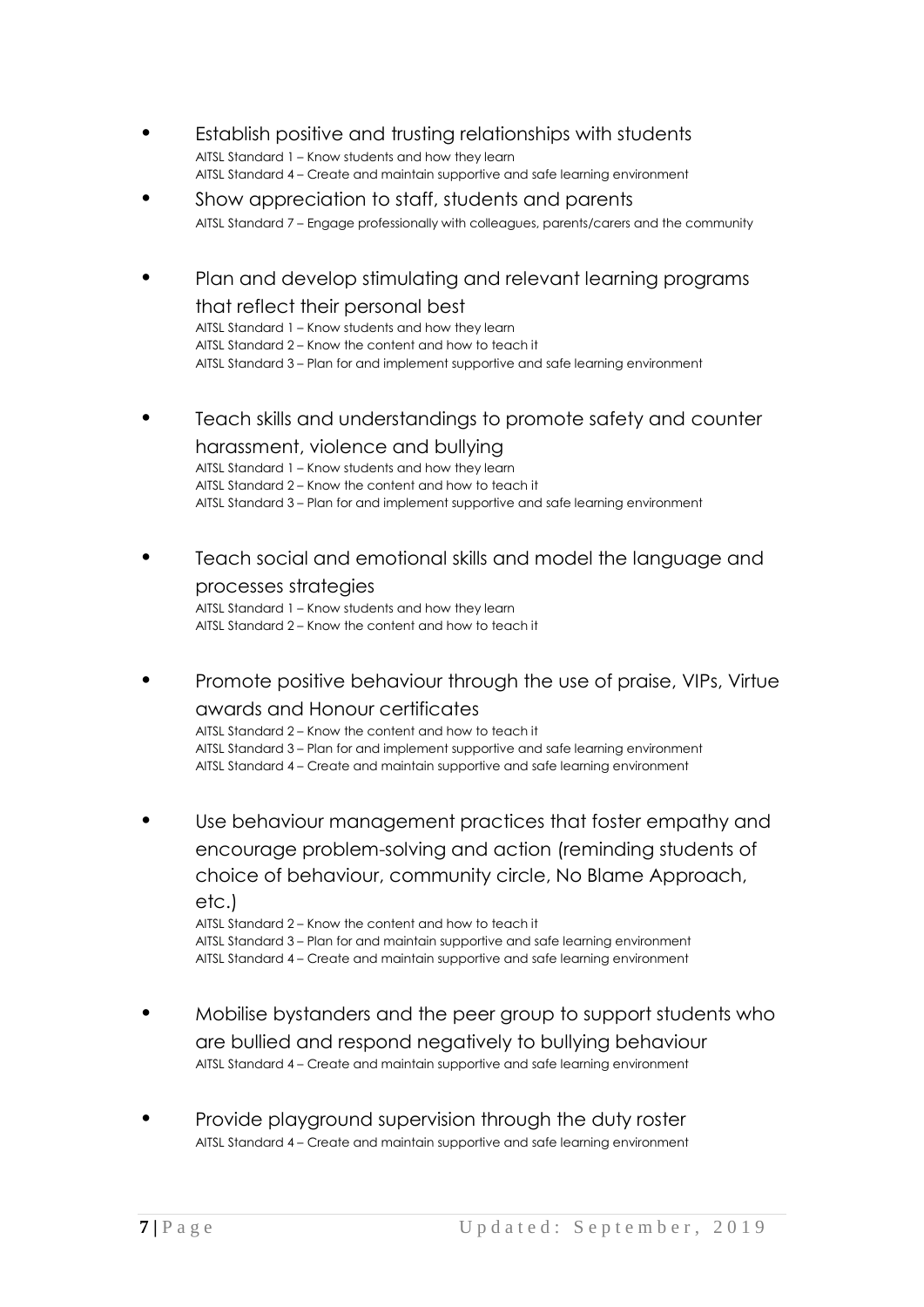- Access support through the school psychologist, the Learning Support Coordinator, Administration team and the Chaplain AITSL Standard 7 – Engage professionally with colleagues, parents/carers and the community
- Create and implement Individual Behaviour Plans for students who have difficulty using appropriate behaviour in the classroom and/or playground

AITSL Standard 3 – Plan for and maintain supportive and safe learning environment AITSL Standard 4 – Create and maintain supportive and safe learning environment AITSL Standard 7 – Engage professionally with colleagues, parents/carers and the community

• Report student progress to parents – via phone call, email or letter. Acknowledge that a different style or type of meeting/communication may be required for different parents/circumstances. Eg – use of interpreter service, use of AIEO

AITSL Standard 7 – Engage professionally with colleagues, parents/carers and the community

- Record meeting dates and summary either on school information system (SIS) or physical record keeping AITSL Standard 5 – Assess, provide feedback and report on student learning AITSL Standard 7 – Engage professionally with colleagues, parents/carers and the community
- Consistently implement and be accountable for school plan AITSL Standard 5 – Assess, provide feedback and report on student learning AITSL Standard 7 – Engage professionally with colleagues, parents/carers and the community
- Record all Yellow Slips on SIS AITSL Standard 5 – Assess, provide feedback and report on student learning AITSL Standard 7 – Engage professionally with colleagues, parents/carers and the community
- Record Virtue and Merit Awards on SIS School officer role AITSL Standard 5 – Assess, provide feedback and report on student learning AITSL Standard 7 – Engage professionally with colleagues, parents/carers and the community
- Acknowledge individual differences in your classroom behaviour management
	- AITSL Standard 1 Know students and how they learn AITSL Standard 2 – Know the content and how to teach it AITSL Standard 3 – Plan for and maintain supportive and safe learning environment
- Select and maintain a buddy class considering location and

#### year level

AITSL - Standard 3 – Plan for and maintain supportive and safe learning environment AITSL - Standard 7 – Engage professionally with colleagues, parents/carers and the community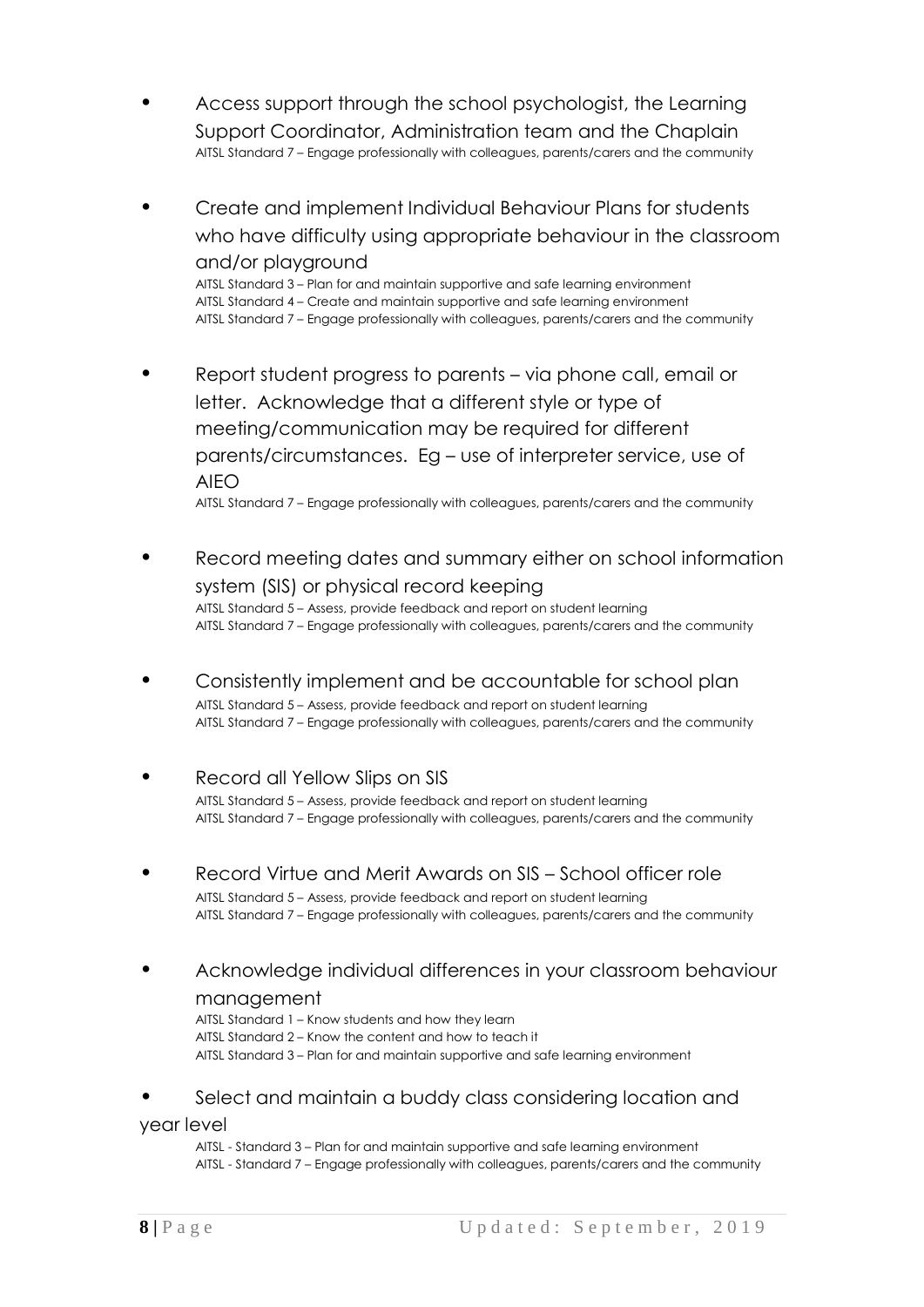

# **Parent Rights:**

- To have respectful interactions in the school community
- Be informed of curriculum material, behaviour management procedures, and decisions affecting their child's education, health and welfare as per the PBP
- Be informed of their child's progress in a timely manner through an appropriate communication strategy, including - email, phone call, communication book, interpreter/AIEO
- Have access to a meaningful and appropriate education for their child
- Be heard in an appropriate forum on matters related to their child's education
- To be informed of strategies that can be used at home to reinforce or supplement the school program and expectations

# **Parent Responsibilities:**

- **•** Interact with the school community in a respectful manner
- To inform teachers of factors that may affect their child at school
- Ensure that their child attends school and they arrive punctually
- Ensure that their child is provided with appropriate materials to make effective use of the learning environment
- Support the school in providing a meaningful and appropriate education for their children
- To allow the school to deal with issues that occur at school, not contact other parents directly
- Provide a healthy lunch and recess snack daily.

### **NB Parents to sign an acknowledgement at enrolment**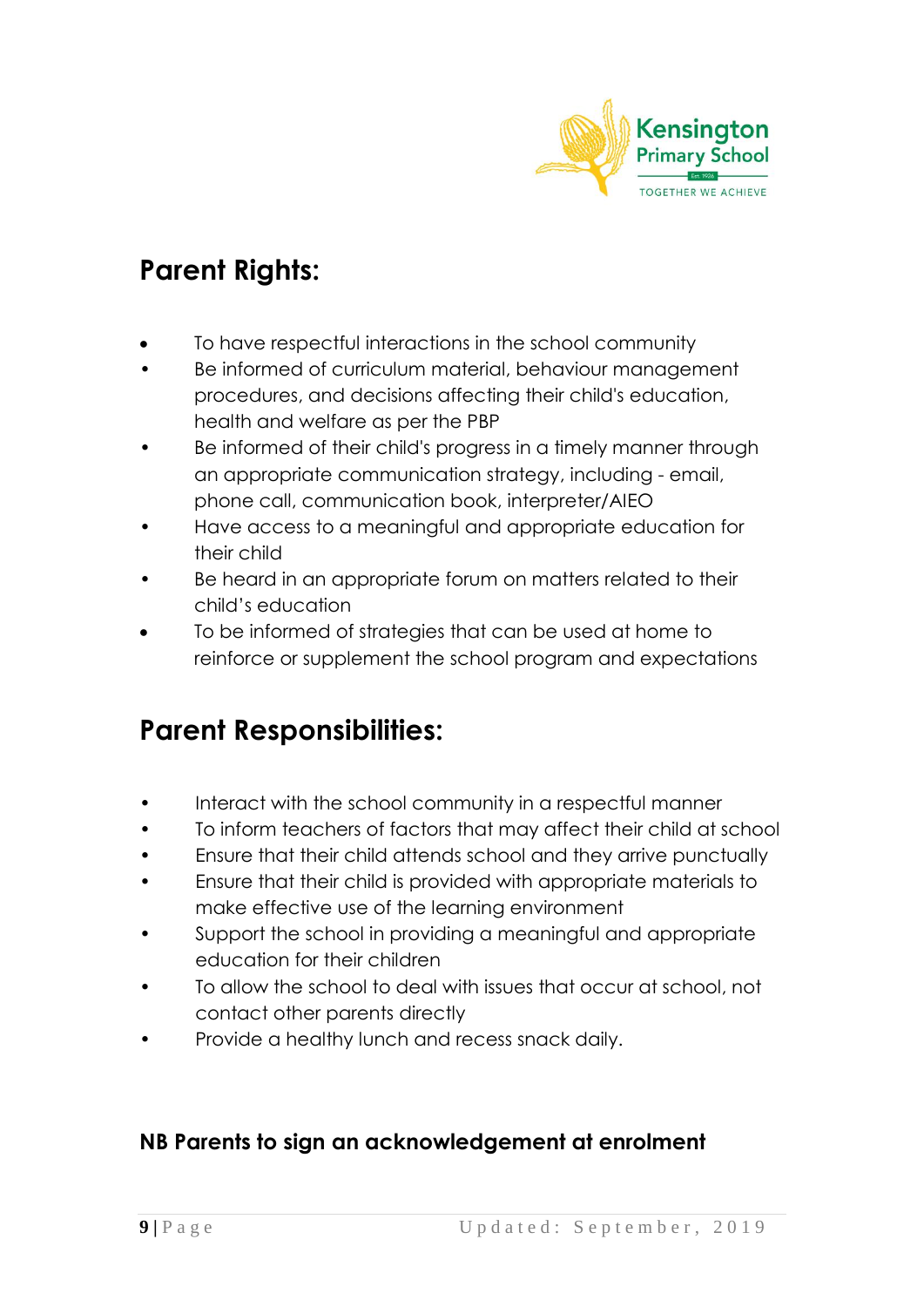# **Processes and Strategies that Support the Kensington PS Positive Behaviour Plan**

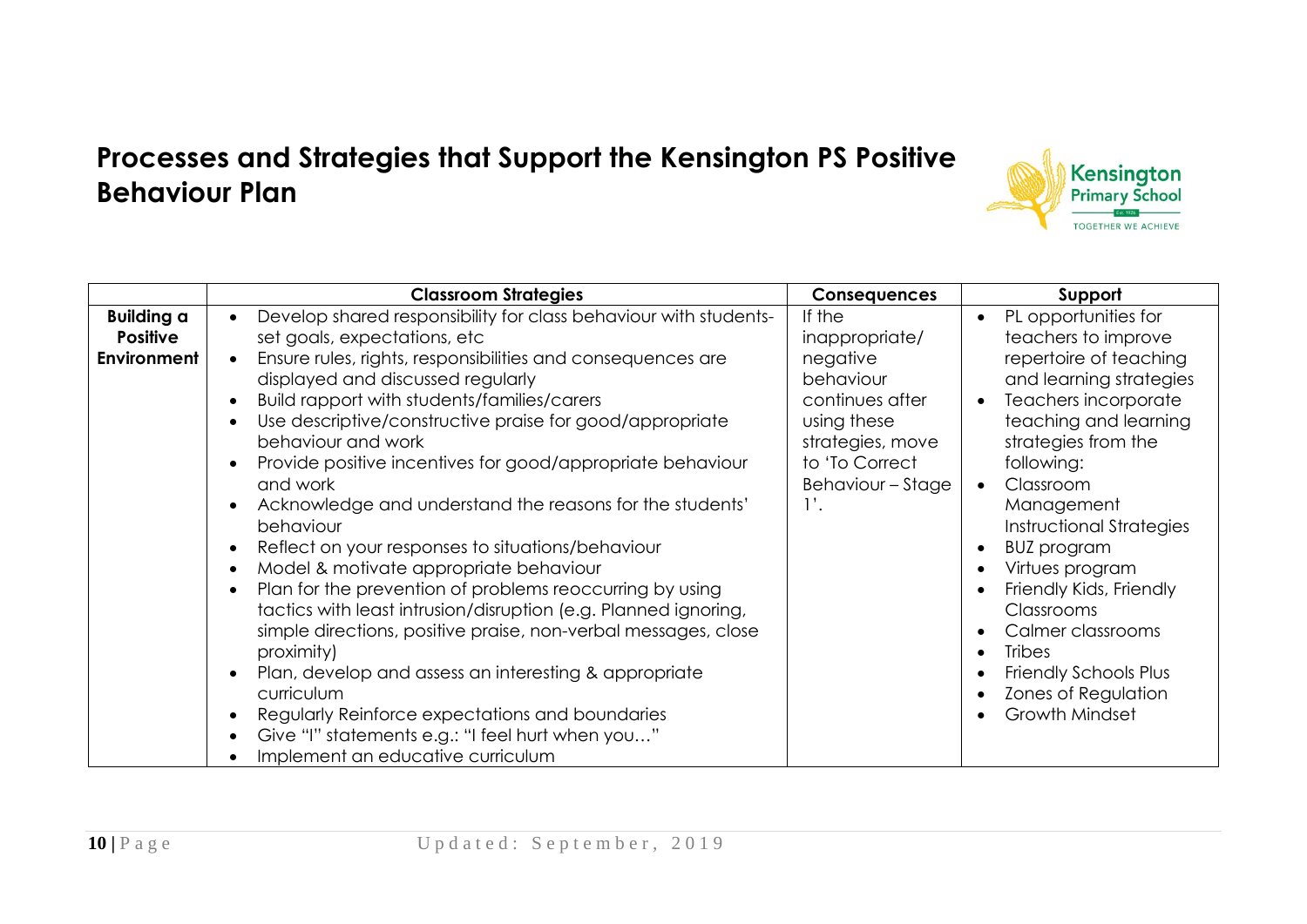| <b>To Correct</b><br><b>Behaviour</b><br>Stage 1 | Positive interaction with students exhibiting appropriate behaviour (VIP's, faction points, class points)<br>$\bullet$<br>Classroom Management Instructional Strategies<br>$\bullet$<br>Reinforce expectations and consequences<br>$\bullet$<br>Planned ignoring & close proximity to the misbehaving student<br>$\bullet$<br>Acknowledge feelings/difficulties of student                        |
|--------------------------------------------------|---------------------------------------------------------------------------------------------------------------------------------------------------------------------------------------------------------------------------------------------------------------------------------------------------------------------------------------------------------------------------------------------------|
|                                                  | Remind child of choice of behaviour<br>$\bullet$<br>Give take up time<br>$\bullet$<br>Move child to another area within the room<br>$\bullet$                                                                                                                                                                                                                                                     |
| <b>To Correct</b><br><b>Behaviour</b><br>Stage 2 | If behaviour continues, put a Yellow Slip on their desk<br>$\bullet$<br>Speak with student and remind them that if the behaviour continues that they will have the Slip filled in<br>$\bullet$<br>Complete work during First Break and/or Second Break (maximum 5 to 10 minutes)<br>$\bullet$<br>Give child the opportunity to pause and reflect on yellow slip being placed on desk<br>$\bullet$ |
| <b>To Change</b><br>Situation<br>Stage 3         | Yellow Slip is filled in - recorded on Integris system and parents' notified<br>$\bullet$                                                                                                                                                                                                                                                                                                         |
| <b>To Change</b><br><b>Situation</b><br>Stage 4  | Move child to a buddy classroom if needed to complete a reflection sheet<br>$\bullet$<br>Removal to the Office for time out/Complete reflection sheet<br>$\bullet$<br>SEE NOTES BELOW ON Major behaviours<br>$\bullet$<br>ECE – parents sign off on completed reflection sheet<br>$\bullet$                                                                                                       |
| Continued<br><b>Negative</b><br><b>Behaviour</b> | If a child receives three Yellow Slips in one term, the child will receive a second break detention. They will need to complete<br>$\bullet$<br>a reflection sheet. (Teacher needs to notify Admin via email and the Detention Book in the Staffroom)<br>An Individual Documented Plan for Behaviour may need to be drawn up with input from teacher, parent & child<br>$\bullet$                 |
| Suspension<br>and/or<br><b>Exclusion</b>         | Department of Education, WA processes will be followed by the principal<br>$\bullet$<br>Students returning from suspension will be involved in a re-entry meeting with either Carer/parent or Case worker. As a result<br>$\bullet$<br>of this meeting the student maybe placed on an Individual behaviour management plan (IBMP)                                                                 |
|                                                  | In the absence of the principal, the Deputy Principal will be authorised to conduct the suspension process.<br>$\bullet$                                                                                                                                                                                                                                                                          |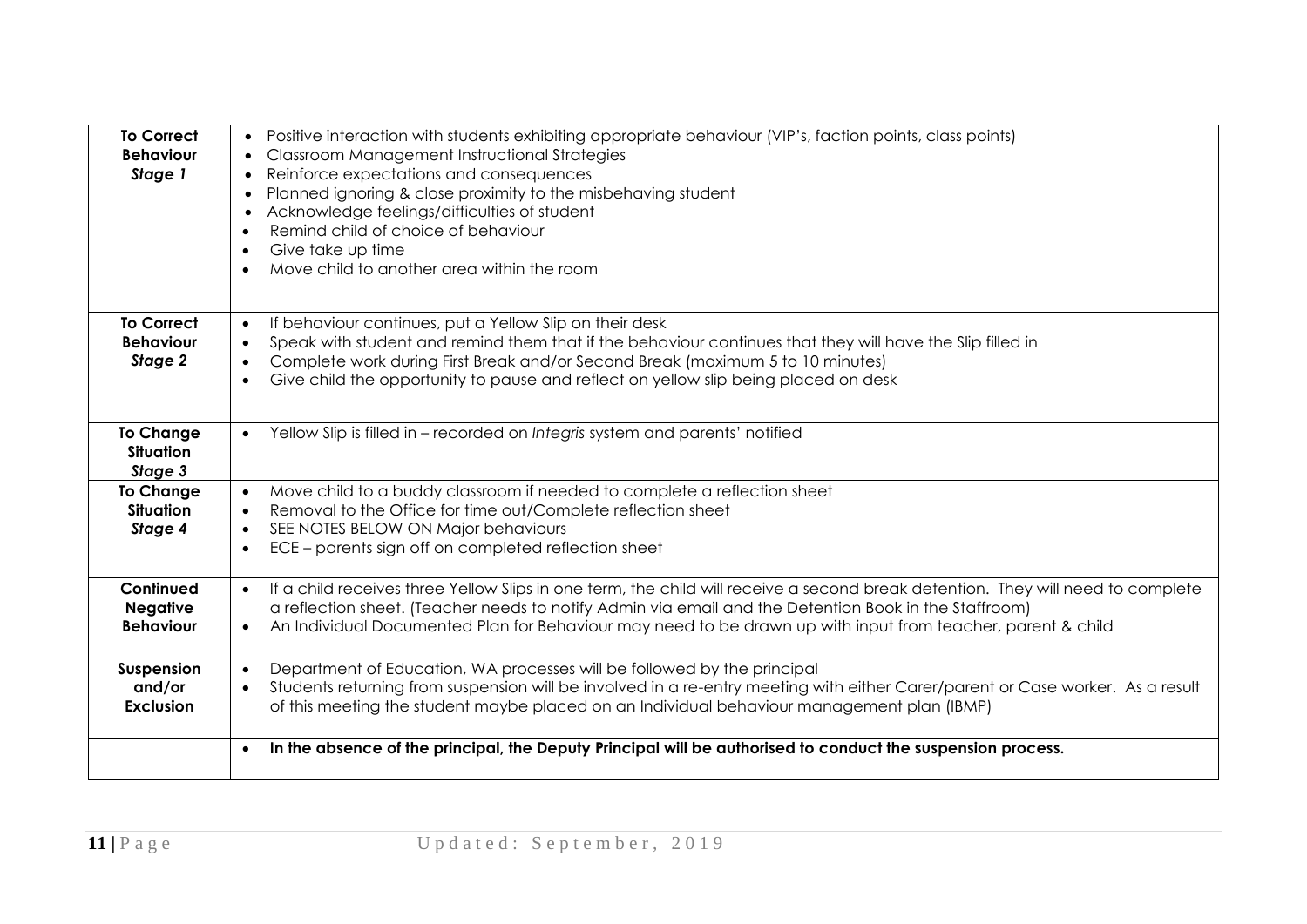### **Major behaviour:**

Major behaviour includes such things as physical or verbal assault, wilful damage of property and refusal to follow staff instructions. See 'loss of good standing' below for other examples. It is not limited to these though, and the principal will determine whether the behaviour is classified as 'major'.

Time away from the classroom is only meaningful as a consequence of poor behaviour if the classroom is a desirable place for the child to be. Therefore, developing a relationship with the child/family and making the classroom a positive and engaging environment may assist in motivating the child to stay within the classroom.

With this, there are clearly other factors at play as well. For example, if work avoidance is a stronger motivator for the child, then getting out of class is going to be preferable even if the classroom is a positive and engaging environment. Children may also be motivated by sensory needs, tangible outcomes (e.g.: playing games with adults at home when suspended) work avoidance, social interaction (positive or negative, with peers or adults.)

Additional strategies for dealing with students who exhibit major behaviours are:

- Use of data recording sheets to gather information regarding trigger points/classes/other students
- Engaging parents to participate in the process
- Development of IBMP with specific and achievable smart goals
- Reduced curriculum
- Cool off time
- External support services Infocus, Derribal Yirrigan, Patricia Giles Centre, School Chaplin, CFPS, Anglicare PL (Calmer Classrooms), School of Special Education Needs – Behaviour and Engagement
- Immediate notification of the Administration team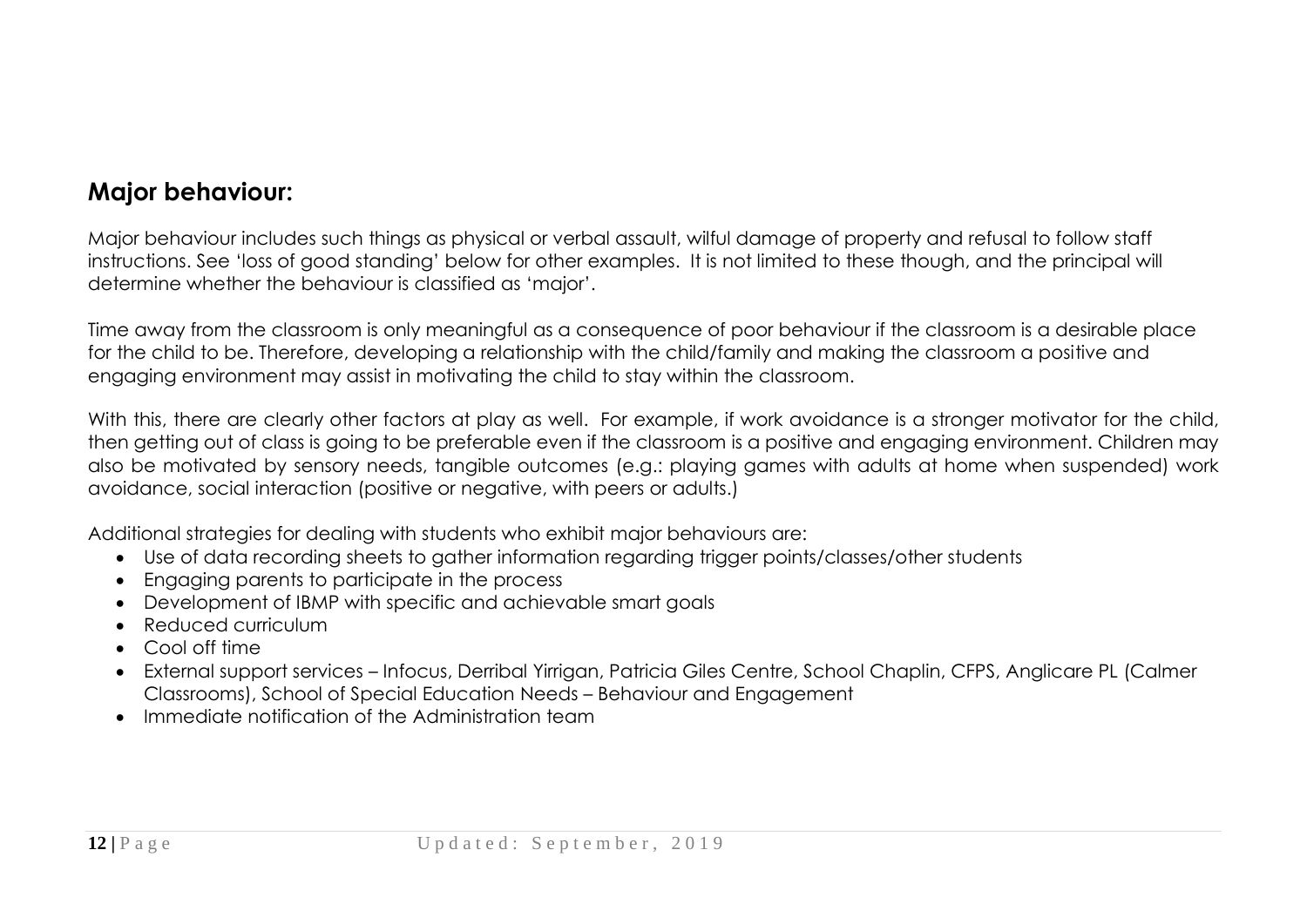### **Good Standing**

 All students commence with and retain good standing while exhibiting behaviours that align with the school's values and beliefs as articulated in the school's positive behaviour plan.

#### **Loss of good standing**

- Loss of good standing occurs after a suspension, major behaviour incidents or two detentions in a term. These behaviours must include, but are not limited to:
	- o starting a fight
	- o making physical contact with the intention to harm another student or staff member
	- o videoing a fight in the grounds of the school or off-site where there is reasonable nexus between the incident and the school, with the intention of publishing on social media.
- Students who breach this behaviour plan will have privileges removed such as being banned from school social activities or from excursions/ incursions (they will be assigned substitute learning activities to compensate).
- This should involve a discussion with the student and/or their parent/carer to highlight the issues that led to the loss of good standing.

#### **Re-instate good standing**

- Implement a restorative and educative return to school process to re-establish positive behaviour.
- Develop a re-entry and/or individual behaviour plan focusing on the identified areas for improvement citing strategies, milestones and desired outcomes.
- Re-instate a student's good standing after four school weeks of good behaviour or after such period as decided by the principal.
- Students with diagnosed disabilities will have good standing expectations included in their IBMP.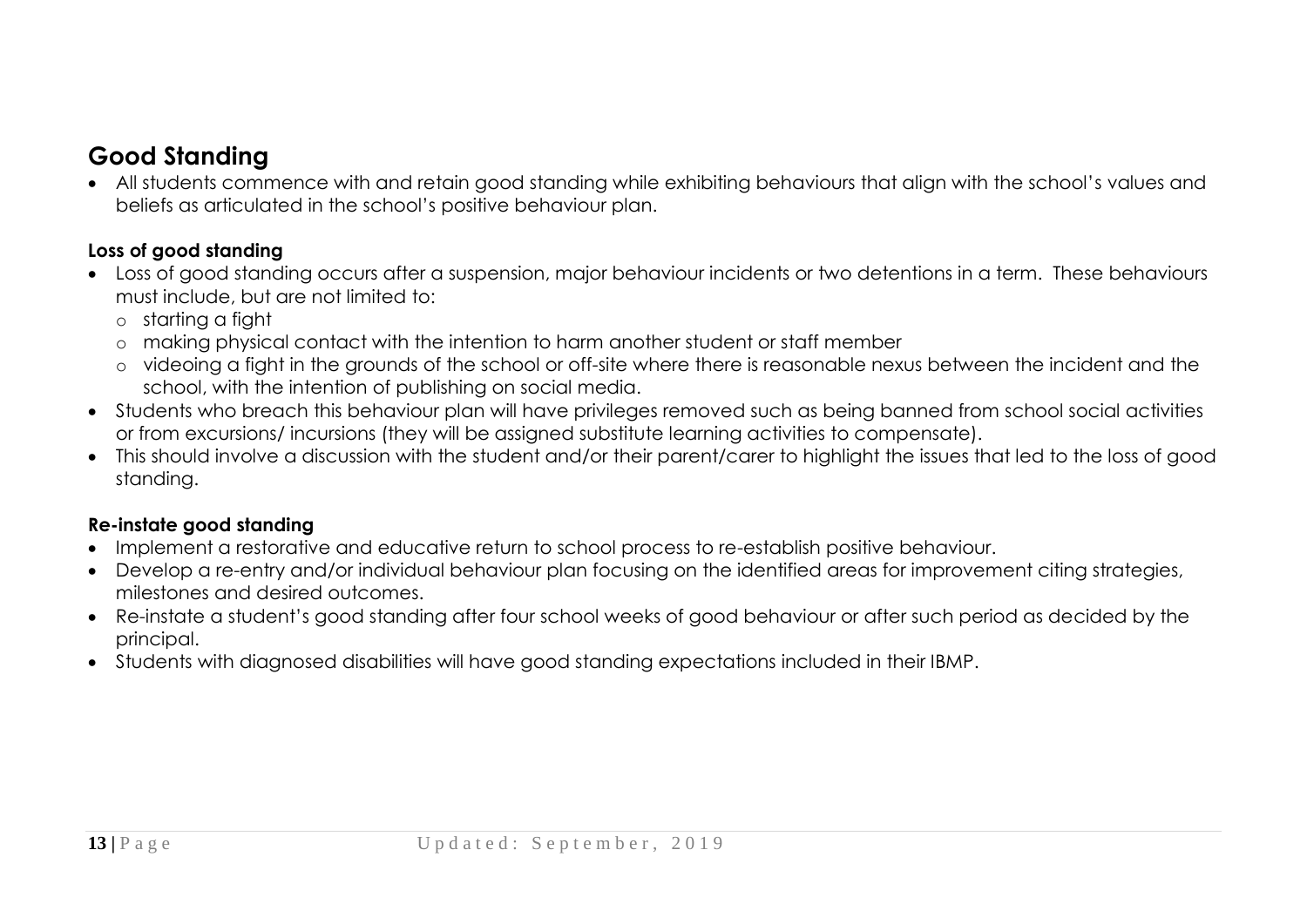### **Support/buddy Classes for PBP**

A suitable support/buddy class will be arranged at the start of each year for all classes. The support class will know that they are to ignore the student. The student will arrive at the classroom with a peer. They will not be included in the support class's lesson. They will complete work set by the classroom teacher or a Reflection sheet. The teacher must send a note with the peer stating for how long they are to stay with the Buddy Class for.

**Please note: Safety is of ultimate concern. If the situation is unsafe, remove the class and call for assistance.**

### **Early Childhood Classes**

National Quality Standard - Quality Area 5: *Relationships with children. The focus is on relationships with children being responsive, respectful, and promotes the children's sense of security and belonging.*

Positive and responsive one to one interactions with children are important to both their current wellbeing and future development. Having secure relationships with educators encourages children to thrive, and provides them with a secure base for exploration and learning. Educators develop guidance strategies that demonstrate respect and understanding of individual children when they strive to recognise and understand why each child may behave in a certain way, or why a behaviour may occur in particular circumstances or at specific times of the day.

Whilst the processes and strategies described are effective in a primary classroom, the ECE classes are the beginning of the student's understanding the rights and responsibilities suitable for school. The Stages 1, 2 and 6 are common and appropriate for the Early Years. Visual teaching resources such as reminders of how to be an attentive listener or a chart describing the processes for behaviour choices (traffic lights or a rainbow) or class rules illustrated with photos are examples of effective adjustments for early childhood classes.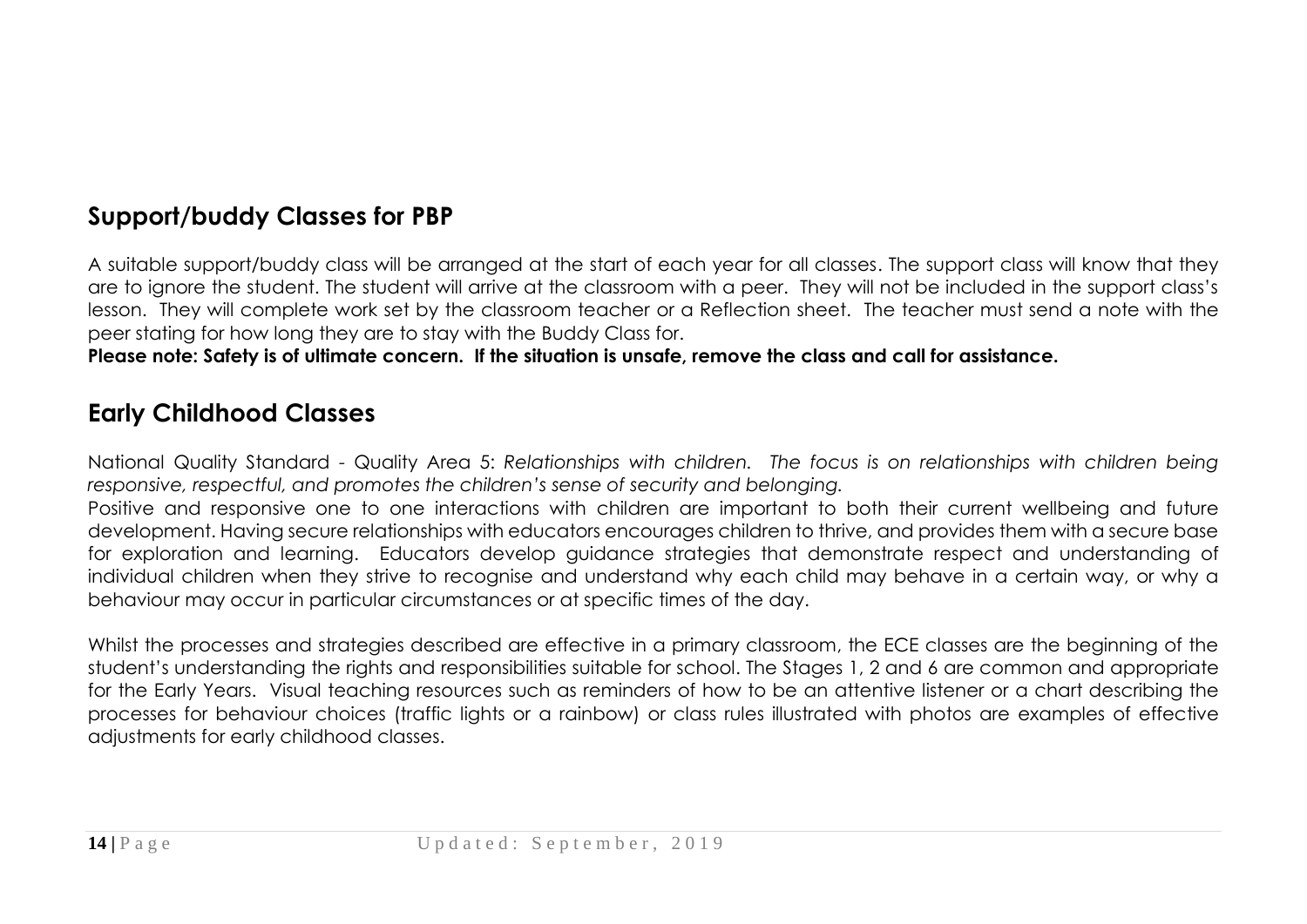

# **Possible Positive Incentives**

| <b>Individuals</b>                                                                                                                                                                                                                                                                                                                                                                                                                                                                                                                | <b>Class/ Groups</b>                                                                                                                                                                                                                                                                             | <b>Whole School</b>                                                                                                                                                                                                                |
|-----------------------------------------------------------------------------------------------------------------------------------------------------------------------------------------------------------------------------------------------------------------------------------------------------------------------------------------------------------------------------------------------------------------------------------------------------------------------------------------------------------------------------------|--------------------------------------------------------------------------------------------------------------------------------------------------------------------------------------------------------------------------------------------------------------------------------------------------|------------------------------------------------------------------------------------------------------------------------------------------------------------------------------------------------------------------------------------|
| • Verbal praise<br>Students praise each<br>other<br>Self-evaluation<br>against set goals<br>Ticks - whole class with<br>no child directly<br>compared with others<br>Making time to talk to<br>each child each day<br><b>Stickers</b><br>Pat on the back<br>Star/s of the day<br>Explicitly describe the<br>positives you see<br>Show special work to<br>other teachers/<br>Principal<br>Special time<br>Privilege of first choice<br>Letter/certificate<br>home to parents<br>Warm fuzzies<br>Honour certificate<br>Virtue award | Choose work to put<br>$\bullet$<br>under their portrait for<br>the week<br>5 smiley faces for<br>class reward<br>Group points<br>Class jar<br>$\bullet$<br>Cooking<br>$\bullet$<br>Raffle tickets<br><b>Board games</b><br>Listening to music<br>$\bullet$<br>Faction points in the<br>classroom | Extended play<br>$\bullet$<br>Faction points<br>$\bullet$<br>Golden broom<br>$\bullet$<br>Virtues award &<br>honour certificate<br>acknowledged by the<br>school at assembly<br>Name in newsletter<br>Icey pole & hot<br>chocolate |

*Please note:* Individual names on the board, if used, should be removed by the end of the day. Food rewards are not encouraged.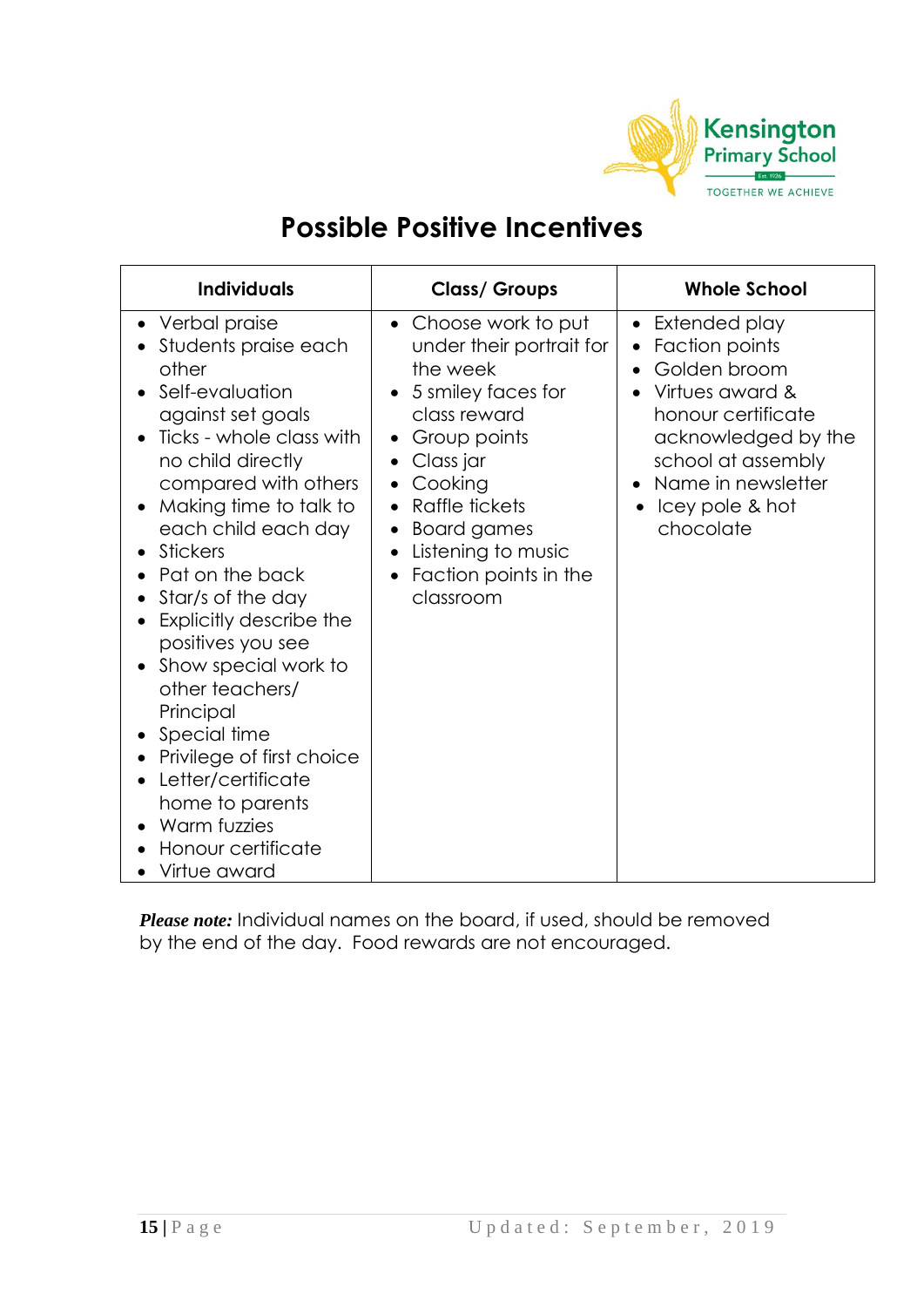

#### **Possible steps to follow when a child displays inappropriate behaviour in the classroom**

(Continue through steps if the behaviour continues or increases)

| <b>Positive</b><br>Environment                                                                                        | Positive praise and incentives given to child                                                                                                                                                           |  |  |  |
|-----------------------------------------------------------------------------------------------------------------------|---------------------------------------------------------------------------------------------------------------------------------------------------------------------------------------------------------|--|--|--|
| Step 1                                                                                                                | Reinforce expectations<br>Reinforce expectations and consequences, give the child the<br>chance to make a choice                                                                                        |  |  |  |
| Yellow Slip placed on desk – provide time for the child to<br>change behaviour<br>Step 2<br>Pause and reflection time |                                                                                                                                                                                                         |  |  |  |
| Step 3                                                                                                                | Yellow Slip filled in – Recorded on SIS and parents' notified                                                                                                                                           |  |  |  |
| Step 4                                                                                                                | Teacher to change the situation – Example: move to a buddy<br>class/time- out/ isolation in classroom/office/reflection sheet                                                                           |  |  |  |
| <b>Detention</b>                                                                                                      | Three Yellow Slips (in one term) results in a lunch time detention.<br>Continued Behaviour (Daily/Weekly Basis) will require the<br>teacher to create an Individualised Document Plan for<br>Behaviour. |  |  |  |
| Major<br><b>Behaviour</b>                                                                                             | See above, addressing Major behaviour                                                                                                                                                                   |  |  |  |

#### **Possible steps to follow when a child displays inappropriate behaviour in the playground**

(Continue through steps if the behaviour continues or increases)

| Step 1 | Remind child of school rules and appropriate behaviour                                                                                                                                                                                                                                            |  |  |  |  |  |
|--------|---------------------------------------------------------------------------------------------------------------------------------------------------------------------------------------------------------------------------------------------------------------------------------------------------|--|--|--|--|--|
| Step 2 | Walk and Talk for 5 minutes for minor incidents                                                                                                                                                                                                                                                   |  |  |  |  |  |
| Step 3 | Yellow Slip to be given to child for continued negative or<br>inappropriate behaviour<br>Yellow Slip to be given for any physical incidents immediately (eg.<br>kicking/hitting/punching/pinching/intimidation)<br>Note: Duty Teacher to record incident on SIS and notify the child's<br>teacher |  |  |  |  |  |

### **Teachers please note - Each child starts** *every day* **with a clean slate. Each child starts** *each term* **with a clean slate.**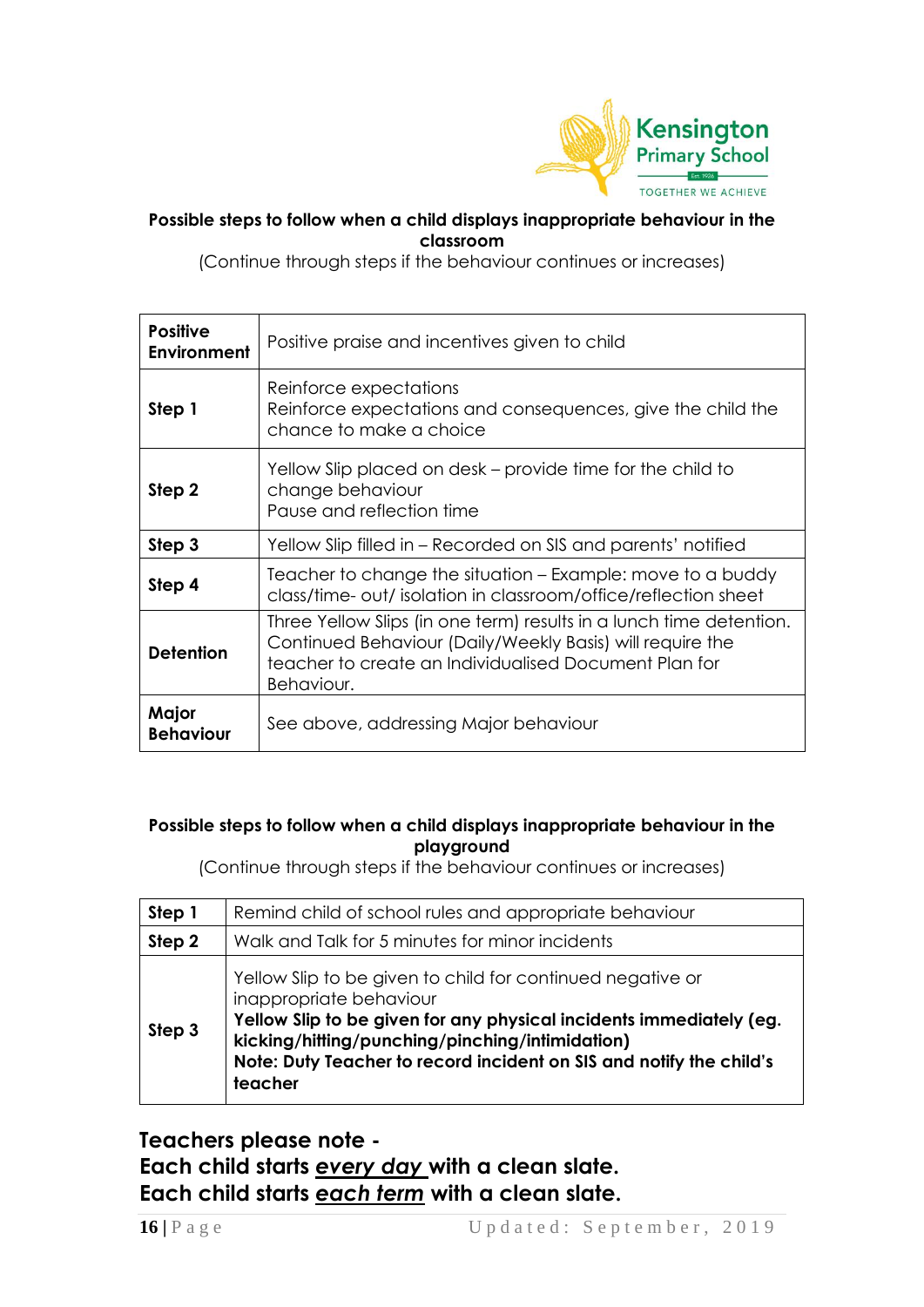

| <b>Inappropriate Behaviour Slip</b>                                                                                                   |                                            |  |                                                                                                                                                                    |  |                                             |       |                   |  |
|---------------------------------------------------------------------------------------------------------------------------------------|--------------------------------------------|--|--------------------------------------------------------------------------------------------------------------------------------------------------------------------|--|---------------------------------------------|-------|-------------------|--|
| Name:                                                                                                                                 |                                            |  |                                                                                                                                                                    |  |                                             | Room: |                   |  |
| Teacher:                                                                                                                              |                                            |  |                                                                                                                                                                    |  |                                             | Date: |                   |  |
| Location:                                                                                                                             | Classroom                                  |  | Playground _________                                                                                                                                               |  |                                             |       | Other: __________ |  |
| Disrupting Learning<br>Safety<br><b>Disobedience</b><br><b>Disrespect</b><br><b>Bullying</b>                                          |                                            |  |                                                                                                                                                                    |  | Other                                       |       |                   |  |
|                                                                                                                                       | <b>Correcting Behaviour</b><br>(Classroom) |  |                                                                                                                                                                    |  | <b>Correcting Behaviour</b><br>(Playground) |       |                   |  |
| o Used positive reinforcement<br>o Reinforced expectations<br>o Reminded of choice<br>o Listed consequences<br>o Time out<br>o Other: |                                            |  | Reminded of school rules<br>$\Omega$<br>Reminded of expectations/<br>$\circ$<br>responsibilities<br>Walk and Talk<br>$\circ$<br>Other: ________________<br>$\circ$ |  |                                             |       |                   |  |
| Time sent to Buddy Class/Office                                                                                                       |                                            |  | Time returned from Buddy Class/Office                                                                                                                              |  |                                             |       |                   |  |
|                                                                                                                                       | Explanation of incident/situation:         |  |                                                                                                                                                                    |  |                                             |       |                   |  |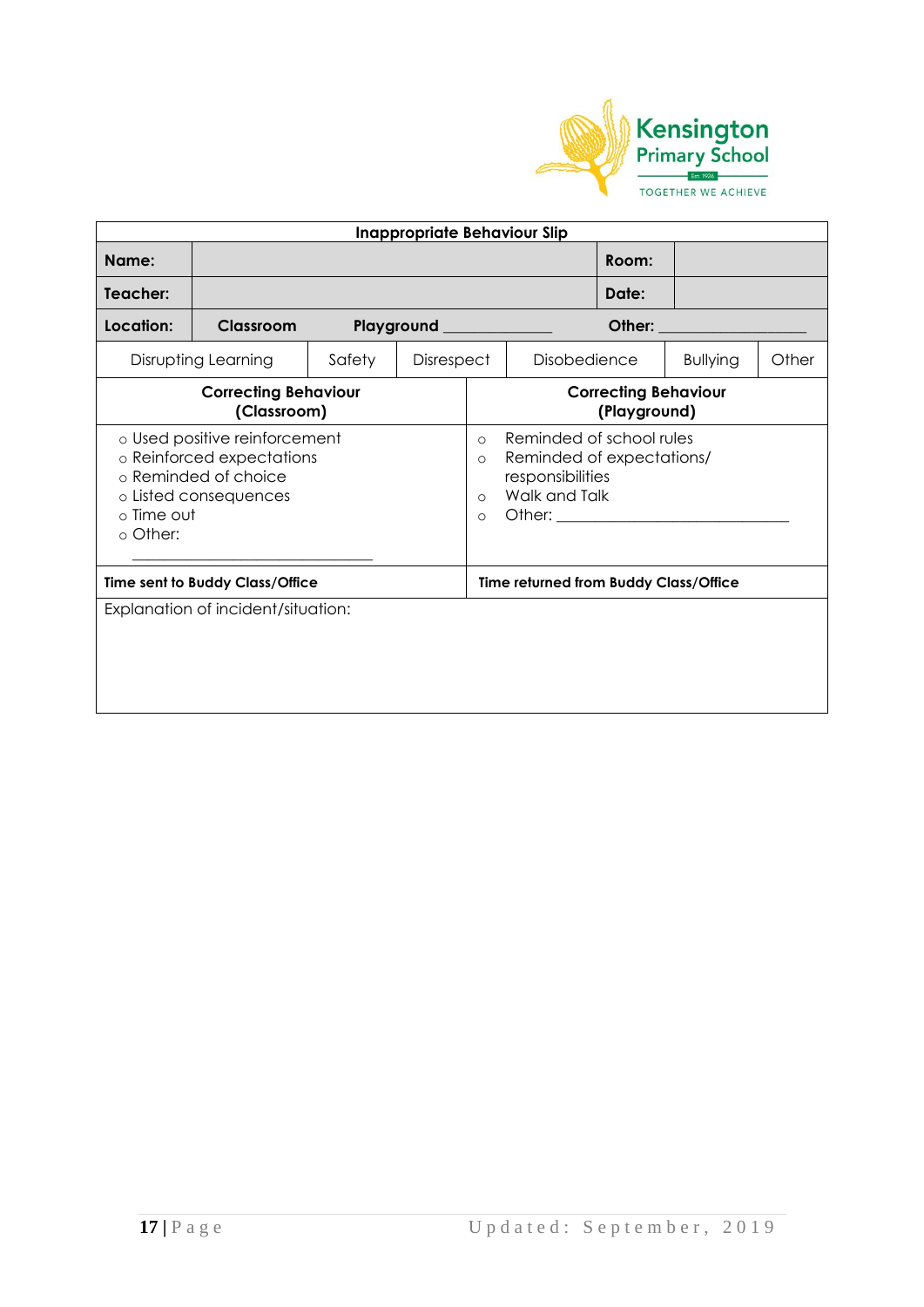

### **Sample letter/email to Parents regarding difficulties**

The following letter below can be used as a guide for when needing to contact parents.

| Room: $\qquad \qquad$<br>$D$ cree:<br>Name: ______________________ |
|--------------------------------------------------------------------|
|                                                                    |
| Could we please arrange a meeting at your earliest convenience to  |
|                                                                    |
| You can contact me on 6436 8448 or by email at _______             |
| to arrange a time and date to meet.<br>Kind regards,               |

Please ensure that when emailing carers/parents ref behaviour that the Deputy Principal (Behaviour and Engagement) and/or Learning Support Coordinator (LSC) are CC into these emails.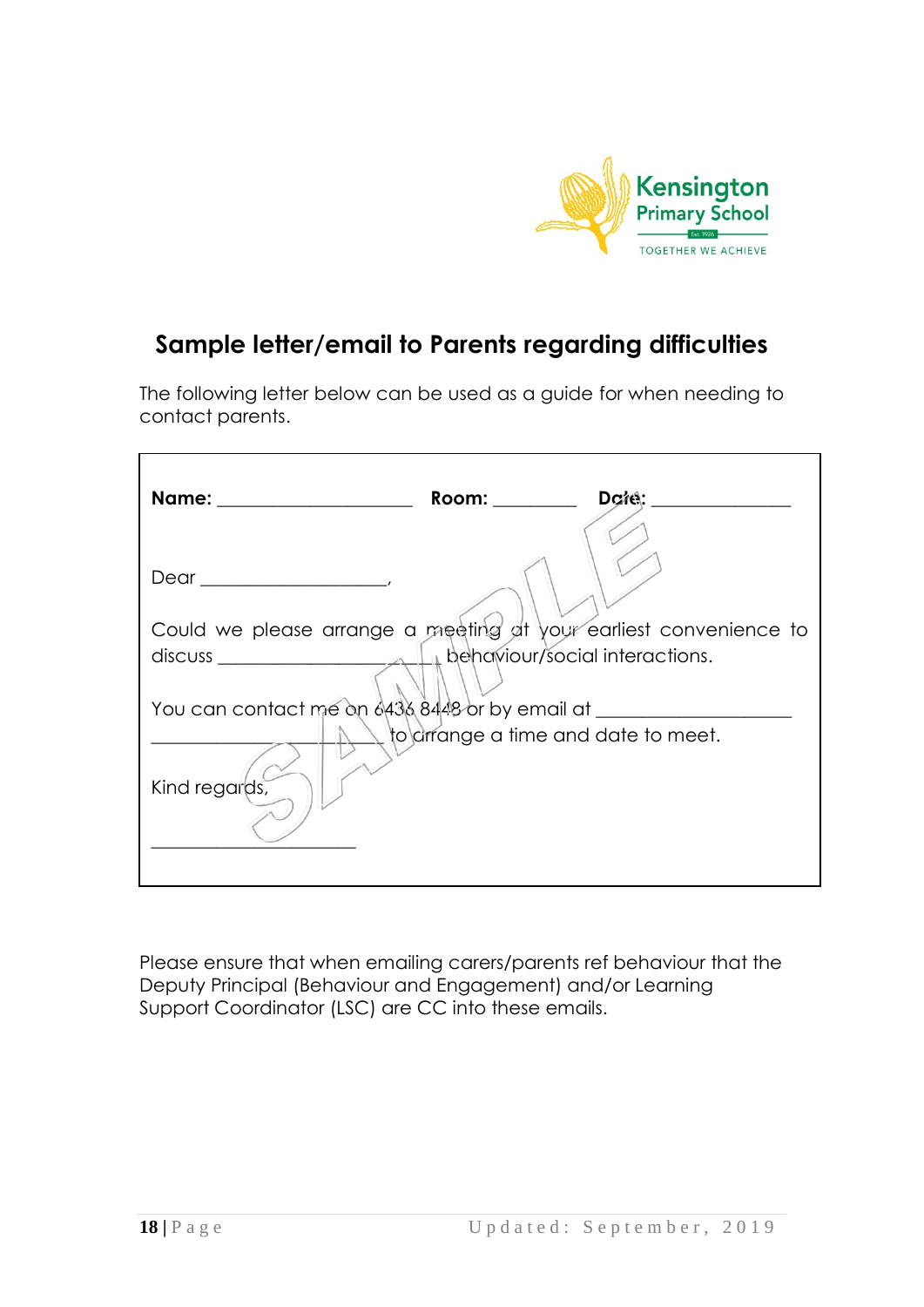

### **Example Letter to Parents Requesting an Interview**

Our Positive Behaviour Plan is based on the following code: -

1. Follow the rules 2. Show respect 3. Do your best *Together we achieve*

| of Conduct.                               | Your child, __________________, after many separate attempts to<br>redirect their behaviour, has continued to choose to not follow our Code         |
|-------------------------------------------|-----------------------------------------------------------------------------------------------------------------------------------------------------|
| the schools expectations.                 | As a result, we would like to meet with you to work together to develop<br>a plan to support your child to develop the skills to be able to achieve |
| partnership to reach a positive solution. | Please contact the Deputy Principal or Principal to enable us to work in                                                                            |
|                                           |                                                                                                                                                     |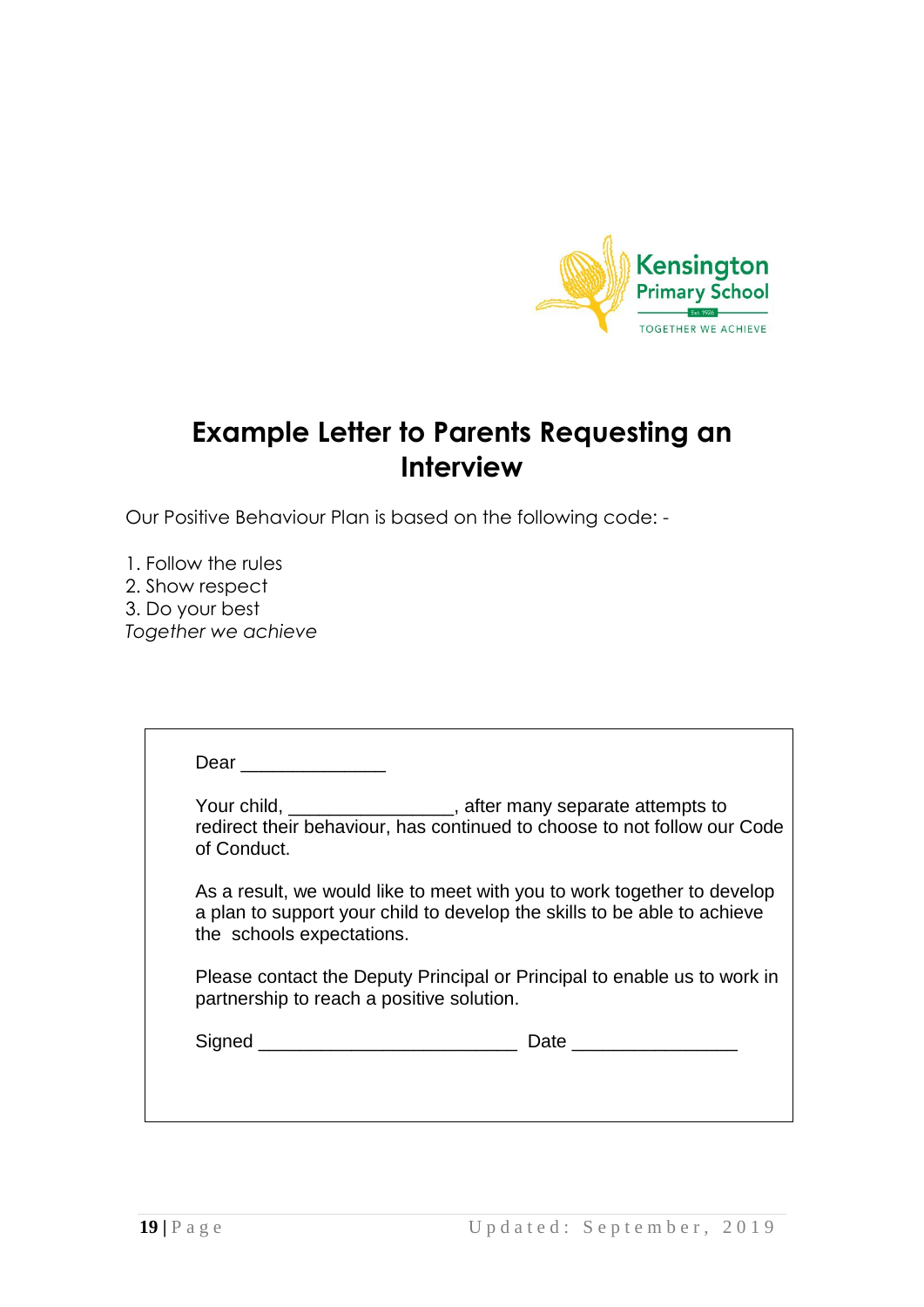### Reflection Sheets



|         | Signature | Date |  |
|---------|-----------|------|--|
| Student |           |      |  |
| Teacher |           |      |  |
| Parent  |           |      |  |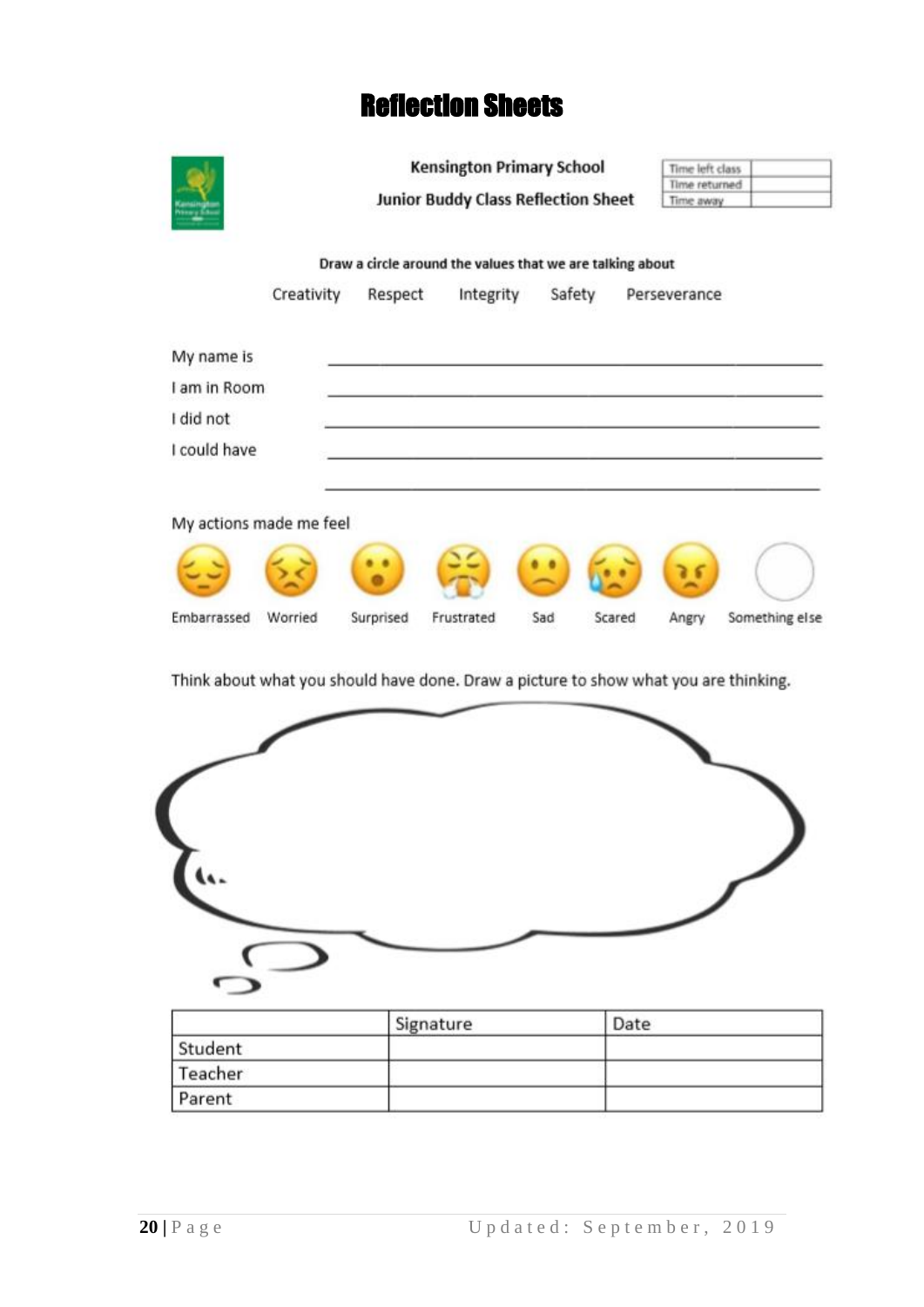| Time left class          |                                                                 |                                     |               | Student Signed                 |                |
|--------------------------|-----------------------------------------------------------------|-------------------------------------|---------------|--------------------------------|----------------|
| Time returned            |                                                                 |                                     |               | Parent Signed                  |                |
| Time away                |                                                                 |                                     |               | Teacher Signed                 |                |
|                          |                                                                 |                                     |               |                                |                |
|                          |                                                                 | <b>Kensington Primary School</b>    |               |                                |                |
|                          |                                                                 | <b>Buddy Class Reflection Sheet</b> |               |                                |                |
|                          |                                                                 |                                     |               | Date: <b>William Committee</b> |                |
|                          | Draw a circle around the values that your behaviour relates to. |                                     |               |                                |                |
|                          | Creativity Respect Integrity Safety Perseverance                |                                     |               |                                |                |
|                          |                                                                 |                                     |               |                                |                |
|                          |                                                                 |                                     |               |                                |                |
|                          |                                                                 |                                     |               |                                |                |
|                          |                                                                 |                                     |               |                                |                |
|                          |                                                                 |                                     |               |                                |                |
|                          |                                                                 |                                     |               |                                |                |
|                          |                                                                 |                                     |               |                                |                |
|                          |                                                                 |                                     |               |                                |                |
|                          |                                                                 |                                     |               |                                |                |
|                          |                                                                 |                                     |               |                                |                |
|                          |                                                                 |                                     |               |                                |                |
|                          |                                                                 |                                     |               |                                |                |
|                          |                                                                 |                                     |               |                                |                |
|                          |                                                                 |                                     |               |                                |                |
|                          |                                                                 |                                     |               |                                |                |
|                          |                                                                 |                                     |               |                                |                |
| My actions made me feel: |                                                                 |                                     |               |                                |                |
|                          |                                                                 |                                     |               |                                |                |
|                          |                                                                 |                                     |               |                                |                |
|                          |                                                                 |                                     |               |                                |                |
| Embarrassed<br>Worried   | Surprised                                                       | Frustrated                          | Sad<br>Scared | Angry                          | Something else |
|                          |                                                                 |                                     |               |                                |                |
|                          |                                                                 |                                     |               |                                |                |
|                          |                                                                 |                                     |               |                                |                |
|                          |                                                                 |                                     |               |                                |                |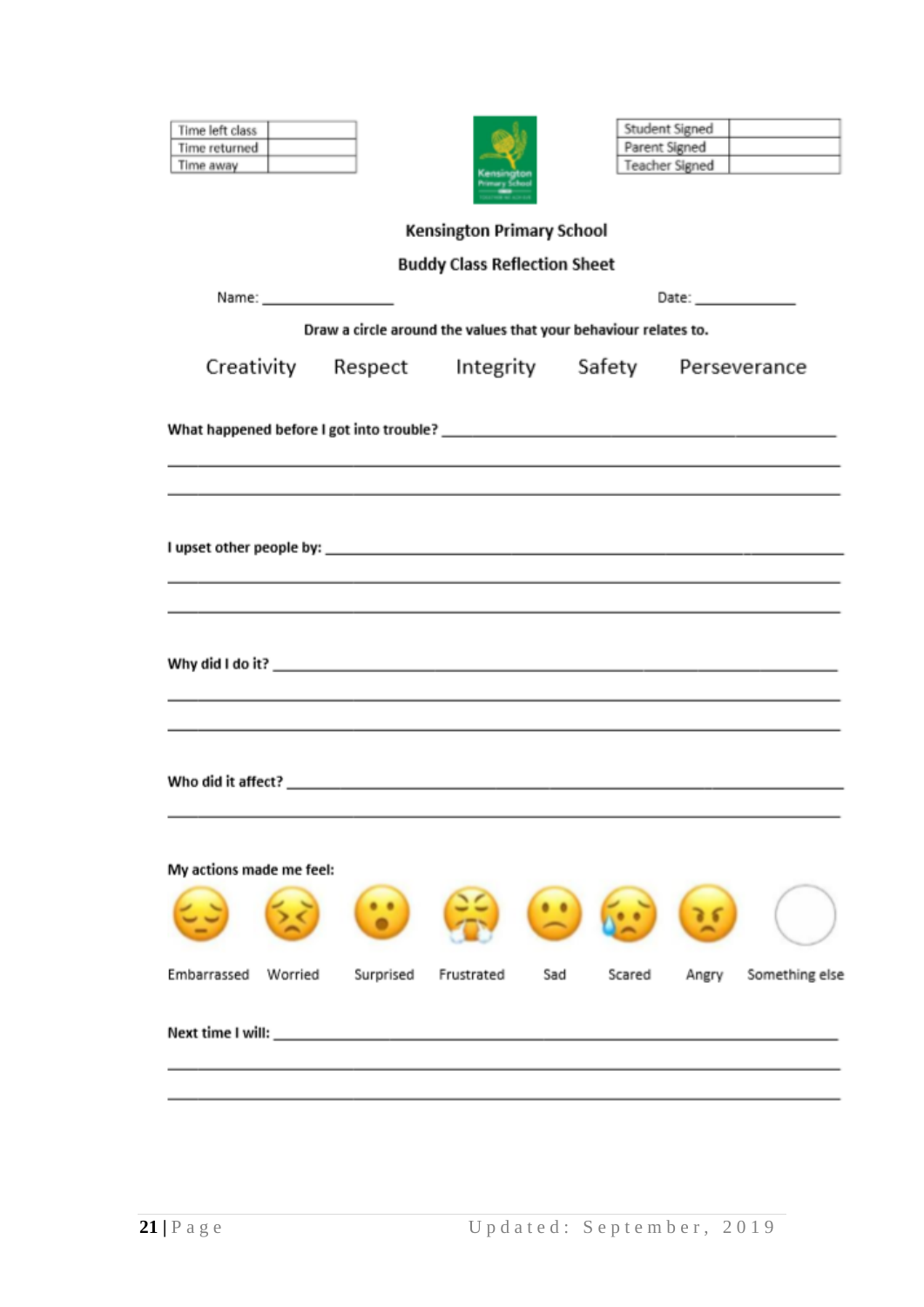

# **Bullying Policy**

#### **Definition**

Bullying is when one or more people repetitively intend to, or cause, fear, distress and/or harm. Examples of bullying include name calling, telling nasty stories, hitting, kicking, pushing or being ignored or left out on purpose. Bullying occurs between people of unequal power, where one individual is unable to effectively resist.

Bullying is not fighting between two students of equal power or teasing that is done mutually in fun. Students bully to: be popular, to have friends, out of jealousy, for the enjoyment of power and to maintain their self-esteem. Bullies can repeatedly demonstrate their 'power' by targeting 'victims' they feel are in a position of low-power, e.g. physically weak, insecure of themselves, etc. Having bystanders witness their 'powerful display' is important for the bullying to be truly successful.

Students who are bullied will be supported by being:

- protected from harm
- encouraged to seek support
- taught skills in assertiveness/ self-esteem if necessary
- $\bullet$  included in positive interactions by identified peers

Students who bully will be:

- informed of the behaviour that is inappropriate
- asked to take responsibility to help improve the situation

Bystanders who witness bullying are encouraged to:

- seek support
- take appropriate action

Parents will be informed of any bullying incident their child is involved in where there may be ongoing issues and/or significant trauma. Most incidents can be dealt with at the school level. The teacher will make the judgement as to whether parents need to be informed.

**Parents are requested to cooperate with and support the teacher in any behaviour management process. Parents are not to contact other students or parents regarding incidents that occur at school.**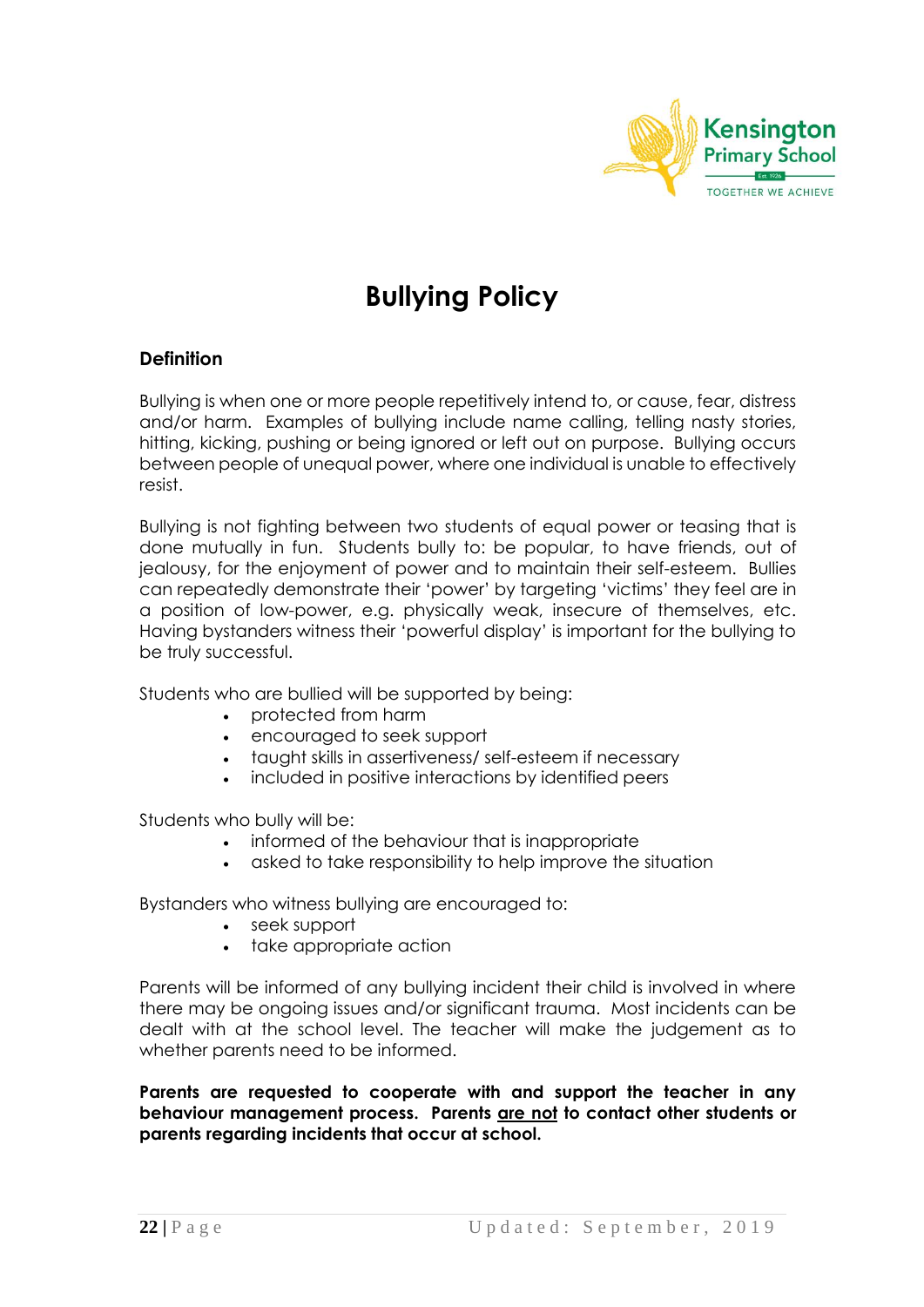

# **No Blame Approach**

The 'No Blame Approach' was developed to stop bullying episodes in schools. The aim of this approach is to develop empathy between the "bully" and the "victim" with the long term goal being the voluntary change in behaviour/s towards others. The approach protects the victim from further harm by having the teacher speak to the group on their behalf. Without apportioning blame, it uses problem-solving to stop the bullying by having the group come to understand the hurt that the victim has experienced. Then seeking from them actions they can take to help the person feel better. These actions are then monitored at a subsequent review meeting. The victim is also interviewed again to see if the bullying has ended. The review meeting consists of meeting each group member for a few minutes to check their success at putting their actions into operation.

Incidents that occur at school will be treated using the No Blame Approach. The steps are:

- 1. Offer to support the child while they deal with the issue, if required. Document the issue and give to the class teacher. All bullying incidents need to be documented in case there is a pattern of repeated behaviour that needs dealing with at a different level. Talk separately to the student who was bullied. Ask the following types of questions to show the child you are interested in supporting them:
	- a. How do you feel about what happened?
	- b. Why do you think they did this to you instead of someone else?
	- c. Are you normally friends?
	- d. Has this happened before? What have you tried in the past? Did it work?
	- e. What else can you try?
	- f. Who can you play with to feel safe?
	- g. Are you able to solve the problem yourself or do you need my help?
- 2. Speak with the students involved those bullying, colluders and bystanders. Explain what behaviour was inappropriate and how the child was feeling because of it. Seek their empathy and suggestions on how they can help.
- 3. Follow up by speaking to the students directly involved in the bullying. Check on the progress made.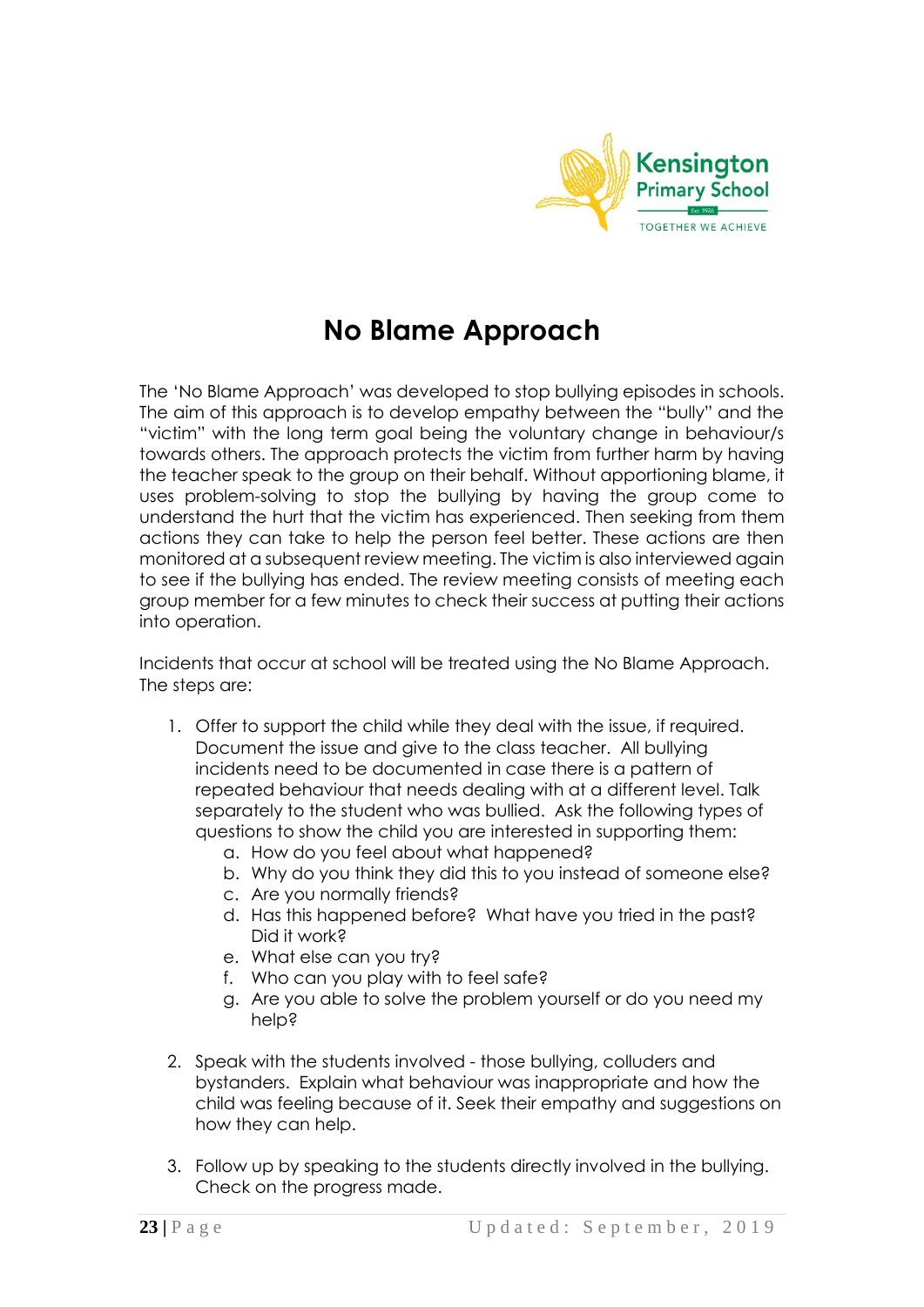- 4. Record the incident on a Yellow Slip, then record on SIS. If the incident occurred in the playground, the classroom teacher is to be notified. It is the Duty Teacher's responsibility to record playground incidents, the Classroom Teacher's responsibility to record classroom incidents and the Support/DOTT teacher to record incidents in their classes. This is a warning for the person demonstrating the bullying behaviour that they are not to repeat it. Three Yellow Slips in a term results in a lunch detention.
- 5. If the behaviour involves abuse (verbal or physical), it is up to the discretion of staff to determine whether the child receives an immediate detention as well as a Yellow Slip. If the child is on an Individual Documented Plan for Behaviour, please see the classroom teacher in order to follow the individual procedure.

Parents need to be informed if their child receives a detention.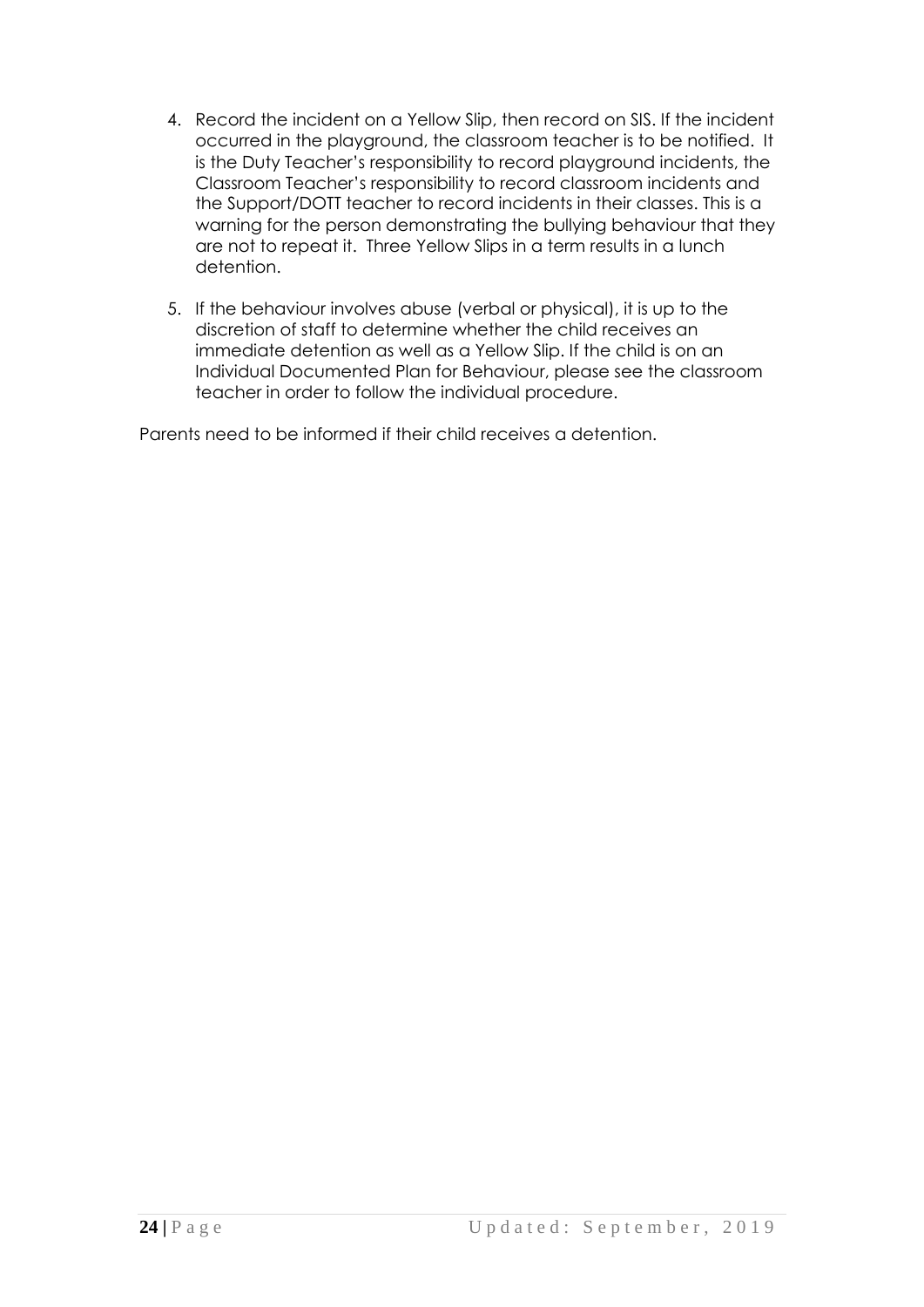

### **Mobile Devices Policy**

In line with Department of Education policy, the school has instituted a ban on the use of personal mobile devices from the time students arrive at school until they leave the school at the end of the day. Exceptions may apply for health or educational purposes.

It is recommended that students do not bring mobile phones to school. Student property is not covered by the school's insurer for loss, damage or theft. The school recognises that some students need a mobile device before and after school to keep in contact with their parents/family.

The use of personal mobile devices in school is prohibited as it interferes with the good order of the school and may lead to disrupting the learning of students and invasion of privacy. Breaches of this policy include:

- Photographing staff and students without permission
- Uploading images to web-sharing networks with information and images being accessible to anyone
- Mobile phone users being in possession of inappropriate images on their phones
- Communicating with other students
- Leaving classrooms to make or receive phone calls
- Interruption to classes by ringing phones
- Bullying and intimidation
- Students phoning parents to pick them up and leaving school without signing out
- Phoning parents during investigations of behaviour incidents and undermining the school's process
- Use of phones during assessments
- Bringing outside issues in to the school via technology

If contravening this policy, students can expect to be dealt with under the school's Positive Behaviour Plan. A yellow slip will lead to a confiscation. Following a confiscation parents will be contacted by a Deputy Principal.

Students needing to make emergency phone calls may do so from the Front Office. Parents needing to contact students urgently can do so by phoning the office.

Any student who is unwell and needs to go home must arrange this through their teacher and the front office staff.